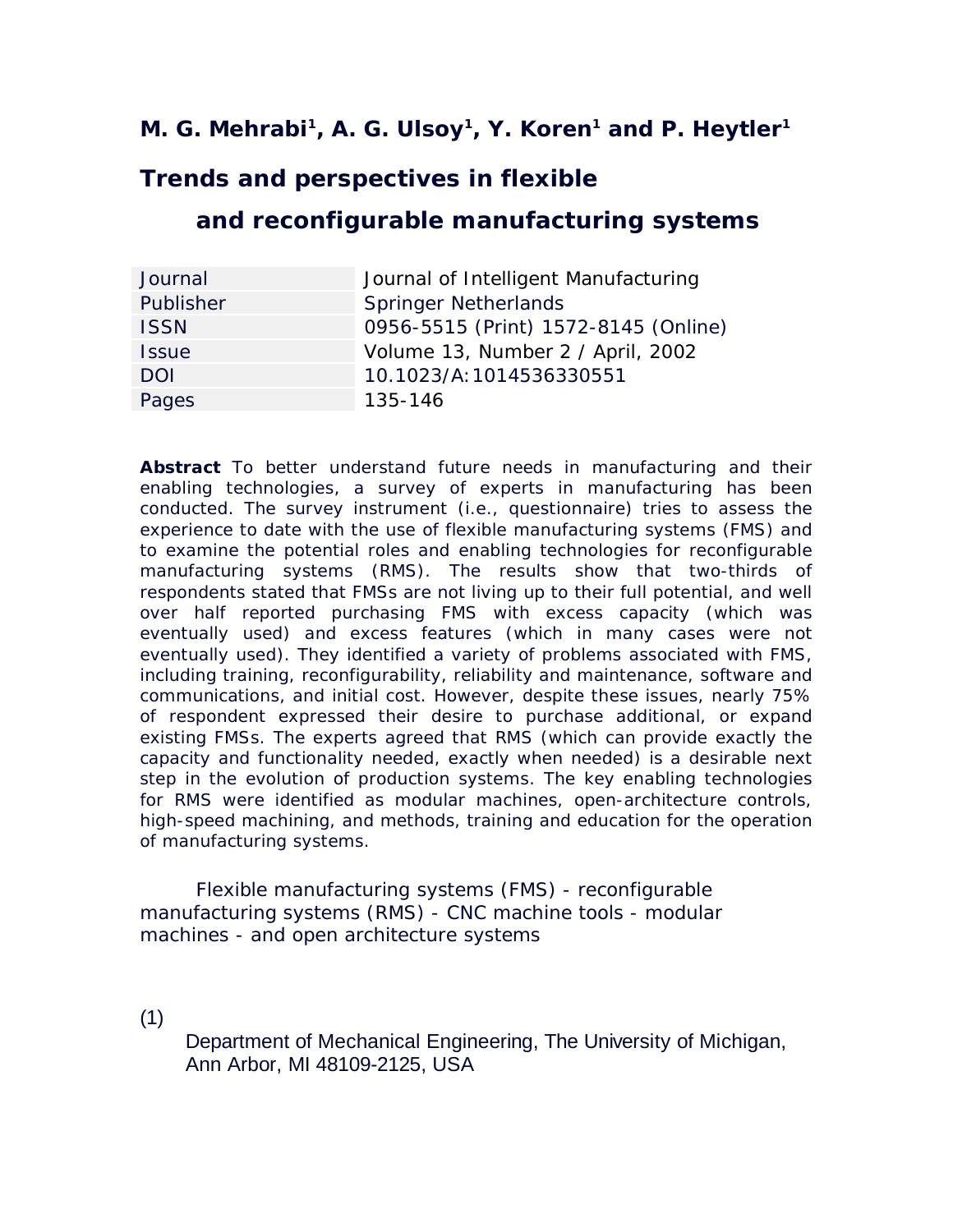#### **Trends and Perspectives in Flexible and Reconfigurable Manufacturing Systems**

*Mehrabi, M.G., Ulsoy, A.G., Koren, Y., and P. Heytler*  Department of Mechanical Engineering and Applied Mechanics The University of Michigan, Ann Arbor, MI 48109-2125

#### **Abstract**

To better understand future needs in manufacturing and their enabling technologies, a survey of experts in manufacturing has been conducted. The survey instrument (i.e., questionnaire) tries to assess the experience to date with the use of flexible manufacturing systems (FMSs) and to examine the potential roles and enabling technologies for reconfigurable manufacturing systems (RMSs).

The results show that two thirds of respondents stated that FMSs are not living up to their full potential, and well over half reported purchasing FMS with excess capacity (which was eventually used) and excess features (which in many cases were not eventually used). They identified a variety of problems associated with FMS, including training, reconfigurability, reliability and maintenance, software and communications, and initial cost. However, despite these issues, nearly 75% of respondent expressed their desire to purchase additional, or expand existing FMSs. The experts agreed that RMS (which can provide exactly the capacity and functionality needed, exactly when needed) is a desirable next step in the evolution of production systems. The key enabling technologies for RMS were identified as modular machines, open-architecture controls, high speed machining, and methods, training and education for the operation of manufacturing systems.

**Keywords:** Flexible manufacturing systems (FMS), reconfigurable machining systems (RMS), CNC machine tools, modular machines, and open architecture systems.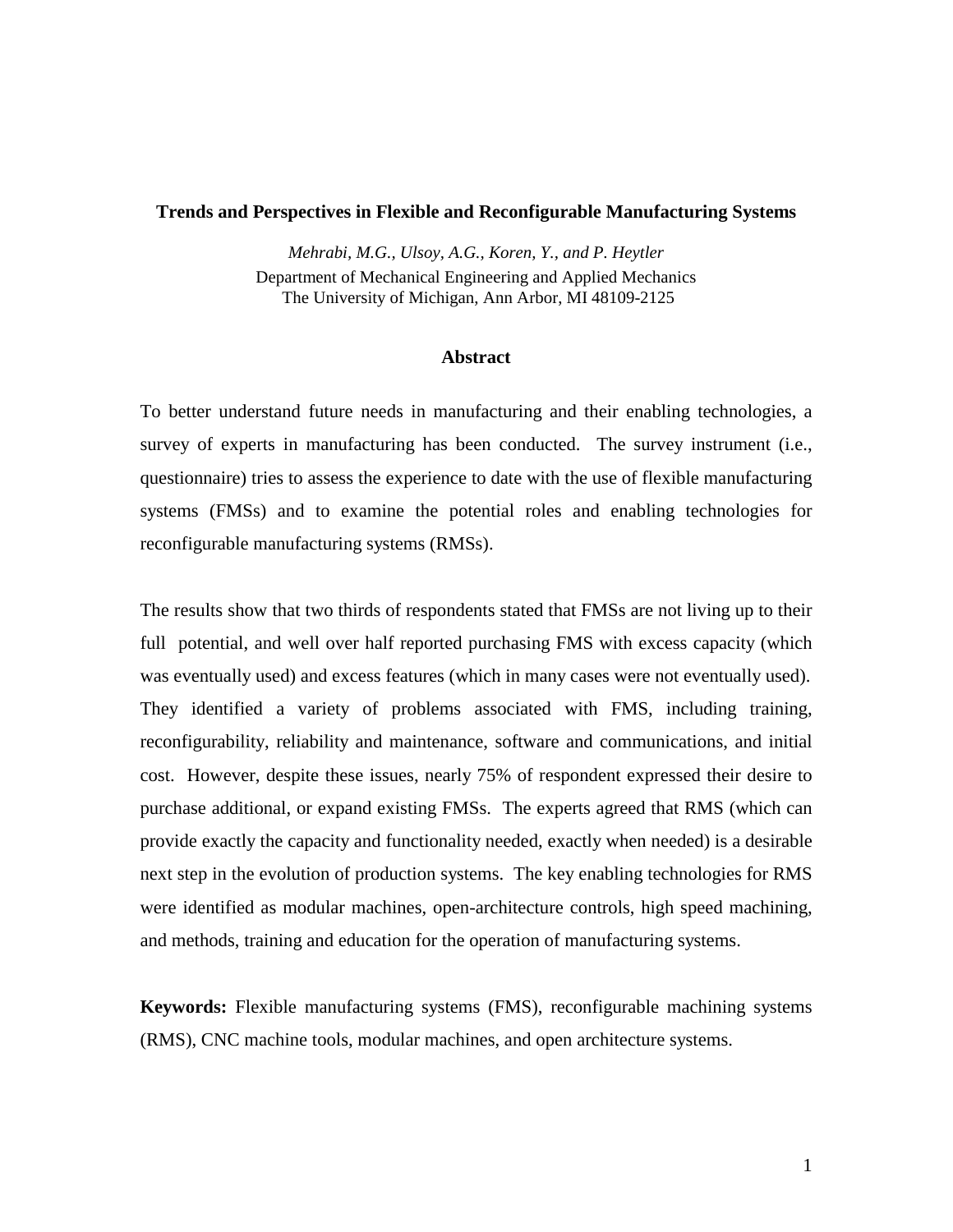# **1. Introduction**

Unprecedented and abrupt changes in market demands represent new conditions that manufacturers of consumer goods needed to operate within. Several factors are simultaneously contributing to these market changes, including globalization of the economy, saturated market and rapid advances made in process technology. The result has been fragmentation of the market (size and time), and shorter product cycles. Therefore, higher quality products at lower cost become necessary, and timely response to market changes becomes the competitive advantage. This in turn requires appropriate business strategies and appropriate manufacturing technologies.

Each major manufacturing paradigm has tried to address a particular aspect of manufacturing (*Buzacott, 1995; Kusiak and He, 1997; Ashley, 1997; Sanchez, 1996* ). In *mass production* dedicated lines were designed for production of a specific part. It uses transfer line technology with fixed tooling and automation. Its objective is to costeffectively produce one specific part type at high volumes and the required quality. *Lean manufacturing* was introduced to efficiently eliminate waste, reduce cost, and improve quality. By many (*Sheridan, 1993; Noaker, 1994; Bjorkman, 1996* ), lean manufacturing is considered to be an enhancement of mass production (i.e., not a new technique). Its objectives are to maximize profit by reducing costs, waste of material, etc. These are essentially the underlying principles of mass production. *Flexible manufacturing* systems (FMS) address changes in work orders, production schedules, part-programs, and tooling for production of a family of parts. As reported by (*Mansfield, 1993; Jaikumar, 1986; Ito, 1988; Ayres et al., 1992* ), the rate of diffusion of FMSs in the US industry was fairly slow, especially when it was introduced to the market. While it achieved some acceptance in Europe and Japan, it was not very successful in the US. There are different views on the causes of this (*Graham, 1988; Jaikumar, 1986*)*.* Perhaps substantial average estimated rate of return from all investments in FMS is the most important reason, while complexity, lack of reliability of the software, the needs for highly skilled personnel, and supports costs might contribute as well. In terms of design, FMS possess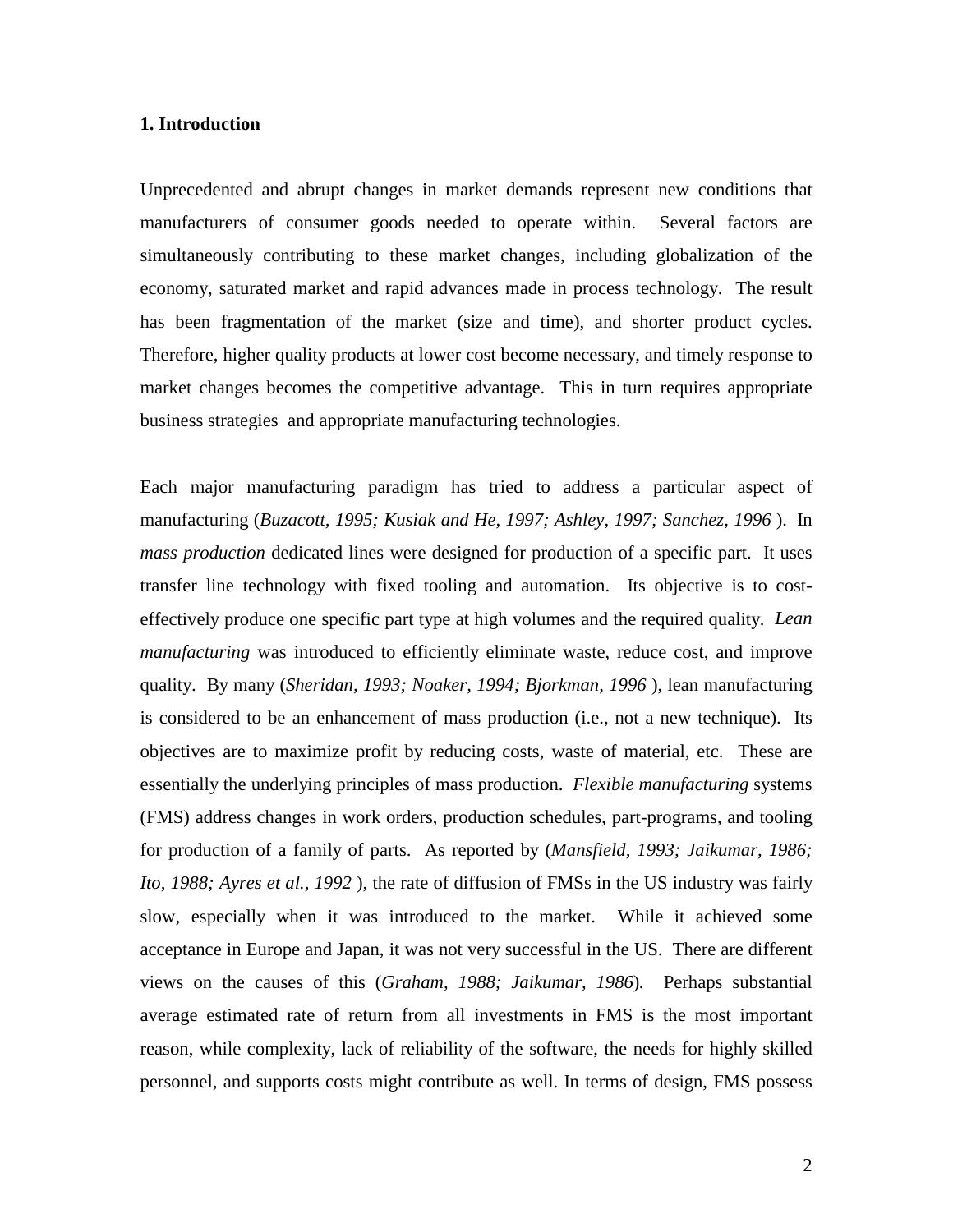an integral architecture (hardware/software) meaning that the boundaries between the components and their functionalities are often difficult to identify and they are tightly linked together. Furthermore, it has fixed hardware and fixed (but programmable) software. This type of architecture does not allow changes to be made. Therefore, FMS has limited capabilities in terms of upgrading, add-ons, customization and changes in production capacity*. Agile manufacturing* (*Goldman, Nagel, and Preiss, 1995*) was introduced as a new approach to respond to rapid change due to competition. It focuses on organizational aspects of a manufacturing enterprise and brings together individual companies to form an enterprise of manufacturers and their suppliers linked via advanced networks of computers and communication systems. Agile manufacturing, however, does not deal with the production system technology or operations.

More recently, the *reconfigurable manufacturing* system concept was introduced (*Koren and Ulsoy, 1997; Mehrabi and Ulsoy, 1997; Koren et al., 1999*) to respond to this new market oriented manufacturing environment. In terms of design, RMS has a modular structure (software and hardware) that allows ease of reconfiguration as a strategy to adopt to market demands. Modular machines and open-architecture controllers are the key enabling technologies for RMS, and have the ability to integrate/remove new software/hardware modules without affecting the rest of the system. This offers RMS the ability to be converted quickly to the production of new models, to be adjusted to exact capacity requirements quickly as market grows and product changes, and to be able to integrate new technology (*Bollinger and Rusnak, 1998; National Research Council Report, 1998* ).

A survey of the literature suggests that there are several recent studies on various issues in future manufacturing and machine tools (*NGM Report, 1997; AMT Report, 1996; NRC Report, 1998; Rand Report, 1997; J. Lee, 1997* ). Next Generation Manufacturing Project (*NGM Report, 1998*) has carried out a comprehensive study of the imperatives of future manufacturing among many other issues. In this regard, some of the important drivers of the next generation manufacturing environment are identified and the attributes required to respond to these drivers are defined. Accordingly, responsiveness of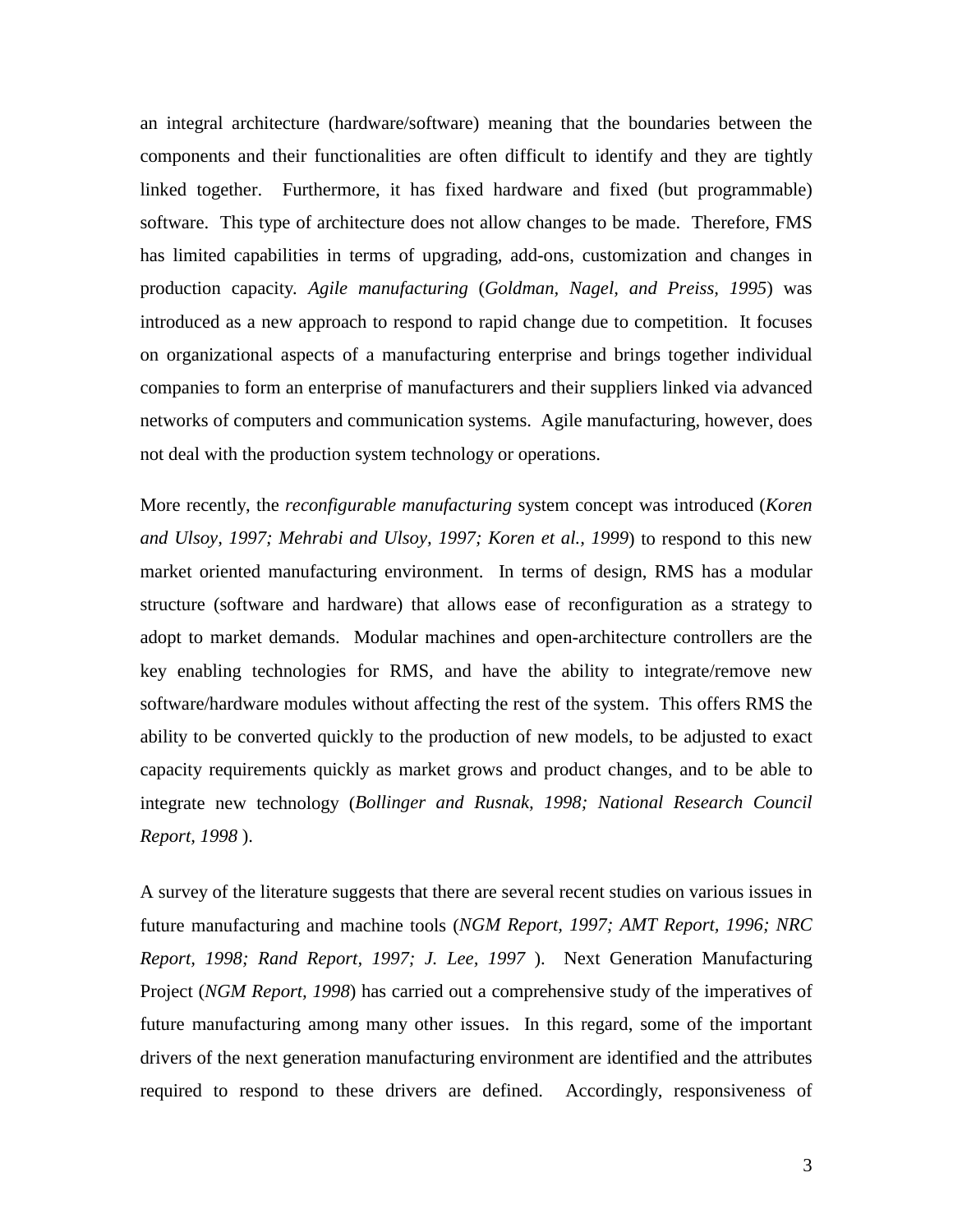manufacturing firms plays a critical role in their success in the new challenges of global competitiveness. As reported, development and implementation of reconfigurable, scalable manufacturing processes are important preliminary steps in achieving production systems responsiveness. Also, important roles of responsive information systems and rapid product/process realization are mentioned among the other imperatives of future manufacturing. The same views are supported by the results of another study carried out by the National Research Council (*NRC Report, 1999).* In their report on a Delphi study of Manufacturing 2020, the RMS concept was identified as the number one priority technology for future manufacturing, and one of six key research challenges.

In an effort to better understand current and future needs in manufacturing and their enabling technology, a survey of experts in manufacturing was conducted by the Engineering Research Center for Reconfigurable Machining Systems (ERC/RMS) during 1997 *(Heytler and Ulsoy, 1998).* The survey tries to explain the experiences to date with flexible manufacturing systems and identifies their accomplishments and failure. It also addresses the possible ways reconfigurable manufacturing systems address some of the needs of modern manufacturing. This article summarizes the key results from that survey.

# **2. Objectives of the survey**

The survey questionnaire was specifically designed to: (i) obtain a current assessment of flexible machining systems, (ii) identify the potential benefits of, and key enabling technologies needed for, reconfigurable machining systems.

The panelists (i.e., survey respondents) were given the following definitions:

**Flexible Manufacturing System (FMS):** A programmable machining system configuration which incorporates software to handle changes in work orders, production schedules, part-programs, and tooling for several families of parts.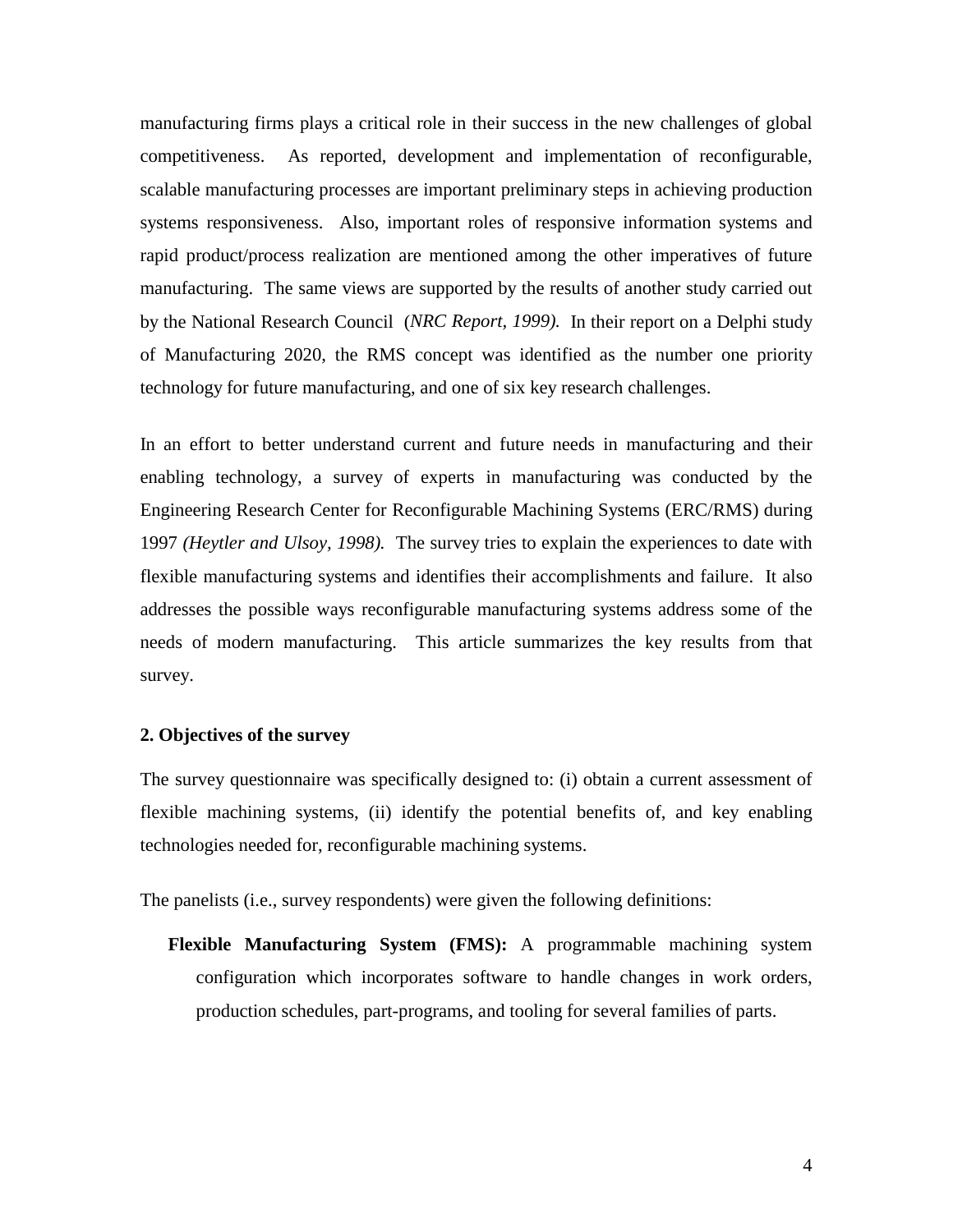The objective of a FMS is to make possible the manufacture of several families of parts, with shortened changeover time, on the same system.

**Reconfigurable Machining System (RMS):** A machining system which can be created by incorporating basic process modules — both hardware and software that can be rearranged or replaced quickly and reliably. Reconfiguration allows adding, removing, or modifying specific process capabilities, controls, software, or machine structure to adjust production capacity in response to changing market demands or technologies. This type of system provides customized flexibility for a particular part-family, and will be open-ended, so that it can be improved, upgraded, and reconfigured, rather than replaced.

 The objective of an RMS is to provide exactly the functionality and capacity that is needed, exactly when it is needed. RMS goes beyond the objectives of FMS by permitting: (1) reduction of lead time for launching new systems and reconfiguring existing systems, and (2) the rapid modification and quick integration of new technology and/or new functions into existing systems.

More detailed explanation of the characteristics and definition of reconfigurable manufacturing systems are given in (*Koren and Ulsoy, 1997; Bollinger and Rusnak, 1998; Mehrabi and Ulsoy, 1997; Mehrabi et al. 2000*). In essence, a reconfigurable manufacturing system aims to be installed with the exact production capacity and functionality needed, and may be upgraded when needed. Also, expanded functionality enables the production of more complex part types and the production of a variety of part types on the same system; it will be associated with adding process capabilities, auxiliary devices, more axis motions, larger tool magazines and enhanced controllers (*Koren and Ulsoy, 1997; Mehrabi and Ulsoy, 1997*).

The respondents to the questionnaire (total of 66) were divided almost evenly between flexible machining system users and builders (the latter including component suppliers; see Table 1). The panelists were experts (i.e., president or vice-president, director, general manager, manager, engineer, specialists, consultant, etc.) in manufacturing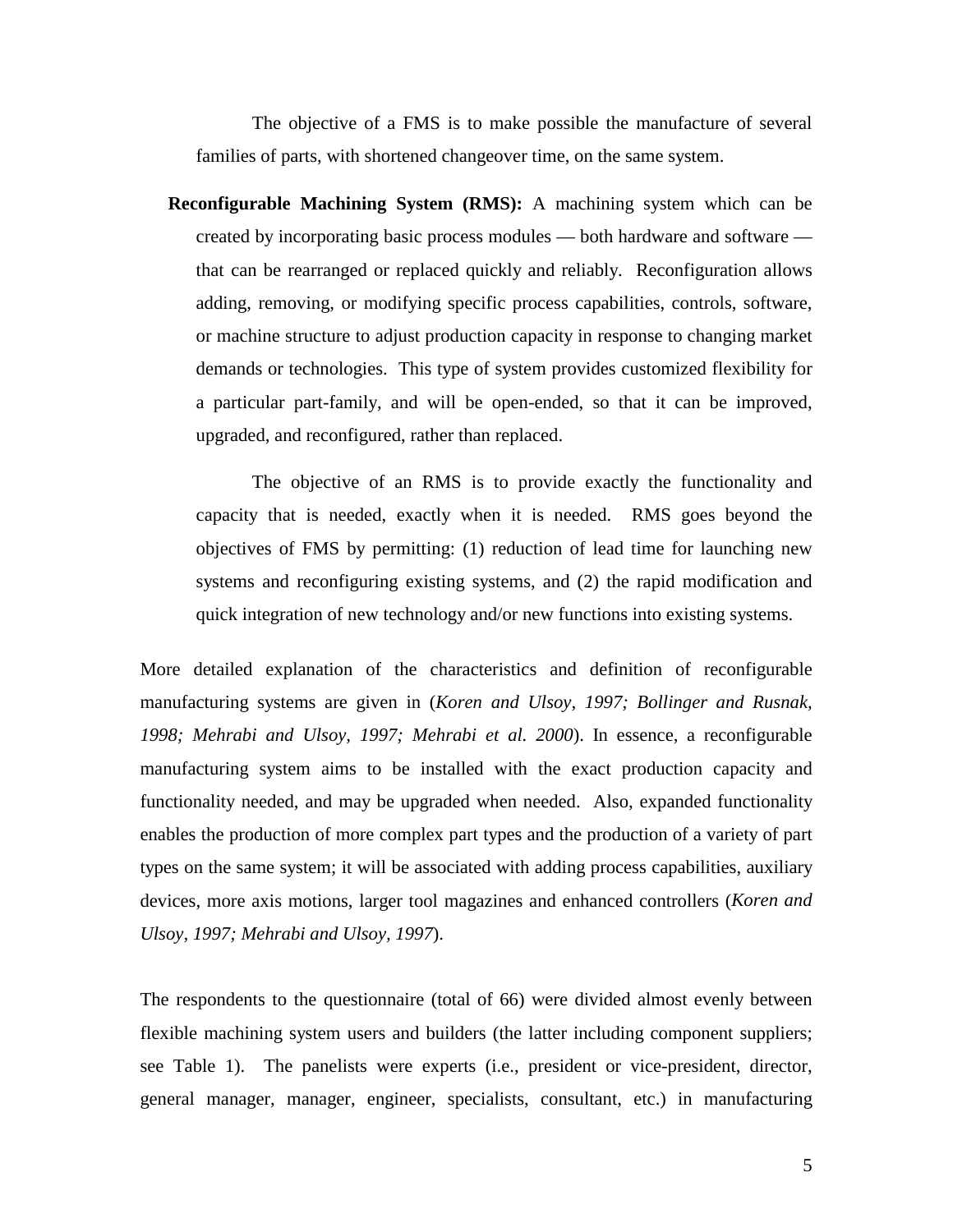systems covering a large scope of industries including machine tool builders/users, control builders/users, automotive manufacturers, software developers and "Others" (e.g., research institutes, trade associations, the US Government, and non-FMS-using firms) (see Table 2). Among the users who responded to the survey (%47 of the respondents; see Table 1), %67 were the end users of FMSs and %33 were responsible for specifying and installing them (*Heytler and Ulsoy, 1998*). Therefore, this variety in the scope of the participants make the data rich enough to draw some useful conclusions.

| <b>Respondents</b>                                | Number of      | Percent of |
|---------------------------------------------------|----------------|------------|
|                                                   | Responses      | Responses  |
| <b>Flexible Manufacturing System users</b>        | 31             | 47%        |
| Flexible Manufacturing System builders            | 24             | 36%        |
| Suppliers of Flexible Machining System components | $\overline{A}$ | 6%         |
| <b>Educational Institutions</b>                   |                | 2%         |
| <b>Others</b>                                     | 6              | 9%         |

|  |  |  | Table 1. Distribution of the respondents by type of organization. |
|--|--|--|-------------------------------------------------------------------|
|--|--|--|-------------------------------------------------------------------|

| <b>Type of Industry</b><br><b>Respondents</b> | <b>No. of Responses</b> | <b>Percent of Responses</b> |
|-----------------------------------------------|-------------------------|-----------------------------|
| Machine Tool Builder                          | 26                      | 40%                         |
| Automotive                                    | 13                      | 20%                         |
| <b>Automotive Supplier</b>                    | 7                       | 11%                         |
| Machinery                                     | 3                       | 5%                          |
| <b>Industrial Components</b>                  | 3                       | 5%                          |
| Aerospace                                     | $\overline{2}$          | 3%                          |
| FMS Equip. Builder                            | $\overline{2}$          | 3%                          |
| Earth Moving Equip.                           | $\overline{2}$          | 3%                          |
| <b>Research Institute</b>                     | $\overline{c}$          | 3%                          |
| Robotics                                      |                         | 1%                          |
| Oil Tools                                     |                         | 1%                          |
| Mining Equip.                                 |                         | 1%                          |
| <b>FMS</b> Components                         |                         | 1%                          |
| <b>Trade Association</b>                      |                         | 1%                          |
| <b>US</b> Government                          |                         | 1%                          |
| <b>TOTAL RESPONSES</b>                        | 66                      | 100%                        |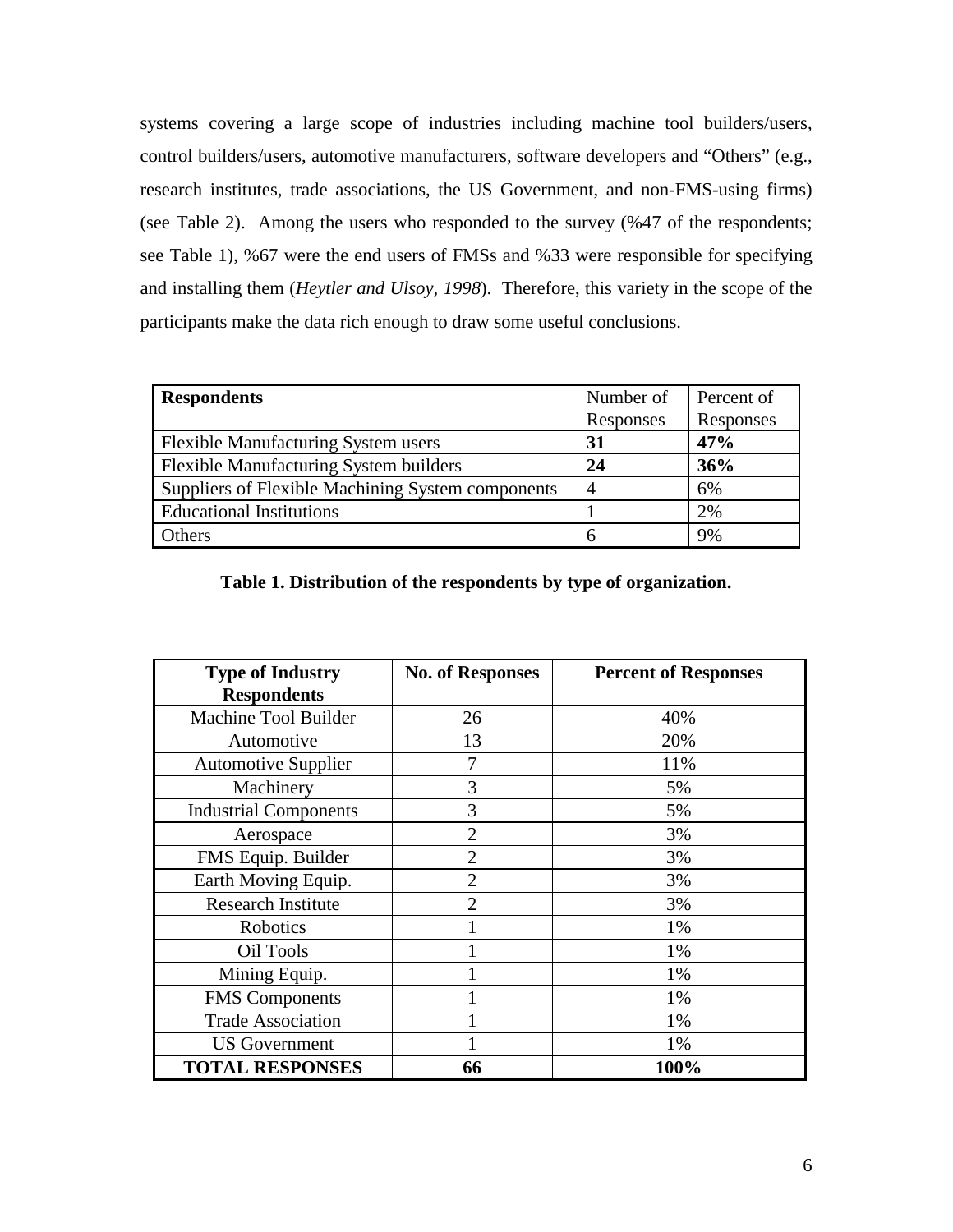## **Table 2. Respondents and their industries.**

### **3. Experience to Date with FMS (Review of the Results)**

This section of the paper deals with user experiences with flexible manufacturing systems (FMS). It includes brief explanations of the responses received from the panelists and analysis of the results. It first summarizes general information regarding distribution of the data collected (i.e., respondents, production volume, and the type of FMS being used). Then, the key findings regarding FMS such as motives behind purchasing FMS, user expectation and satisfaction and future forecast will be discussed.

# **3.1 General Description of FMS Being Reported**

**Size of the manufacturing systems:** The distribution of the respondents depicted a comparatively smooth distribution of FMS size between two and ten stations. Combined with other data, it appears that for most manufacturing applications, 10 stations or fewer seem to be adequate. This perhaps leads to another important conclusion: the industry does not have extensive experience with FMSs that include more than 10 stations. This is compatible with reports on recent failure of large FMSs. Also, from the data no correlation was found whatsoever regarding the size of a given FMS (as measured by number of stations) and industry type.

**Annual production rate:** The results show that over 60 percent of respondents reported their company's FMS production level as falling between 25,000 and 500,000 annually, with a distinct peak in the 50,000 to 100,000 units per year range – typical of firms in many industries. The data reinforce the finding that FMS units have been installed in a wide variety of applications to perform a wide variety of functions, and thus yield a wide variety of results.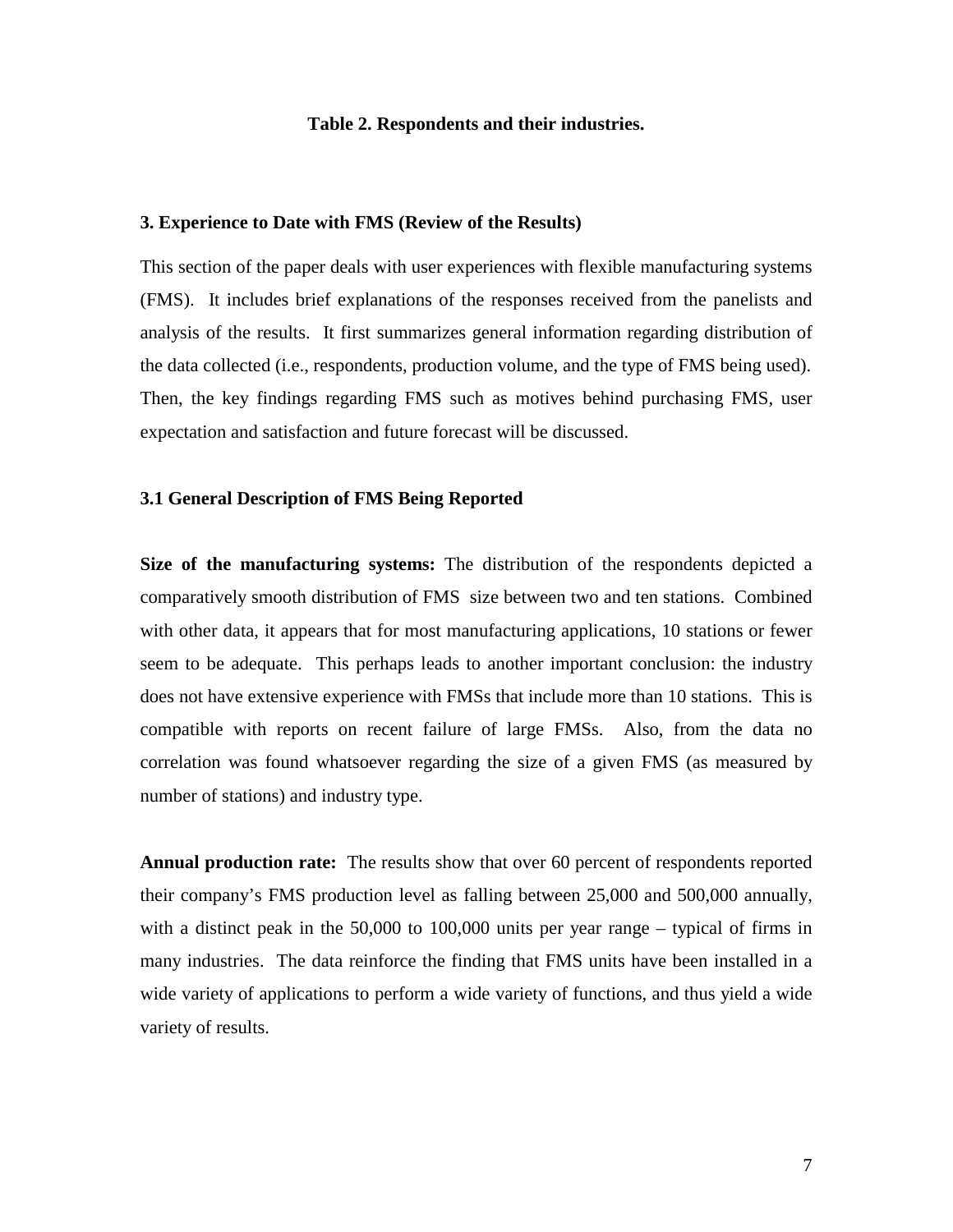Characteristic production tolerances reported by panel members range from a low of  $\pm$ .0025 mm ( $\pm$ .0001 inch) to a high of  $\pm$ 2mm ( $\pm$ .08 inch). Almost half of the respondents (45 percent) operate their FMS at within a range of  $\pm 0.0005$  and  $\pm 0.001$  inch; another 30 percent operate between  $\pm 0.02$  and  $\pm 0.05$  inch. No strong correlation was found between tolerance levels and specific industries represented by the panel.

## **3.2 Motives for Investing in FMS**

Specific motives for investing in FMS technology varied among panel members. A significant majority (80 percent) responded that their systems were purchased to manufacture existing products, while 63 percent said the systems would be used for future product lines; given that respondents could provide more than one answer, 15 individuals (30 percent) indicated that the FMS would be used for both purposes. Finally, 20 percent indicated that the equipment would also be put to use manufacturing prototypes, although none stated that the machinery would be dedicated solely to this purpose.

One of the surprises in analyzing the data is that only 22 percent handle what might be termed a wide variety of products (more than 20 on the same line). By contrast, almost 50 percent of the respondents (see Figure 1) confirmed that they handle a total of 5 or fewer different end products (of the same family) on the same line (i.e., the use of FMS for comparatively part-family dedicated production). Since the production of small quantities of a variety of items is considered the primary strength of FMS technology, its use for comparatively dedicated production would appear unnecessary and expensive. This is consistent with the results of previous studies (*Jaikumar, 1986; Mansfield, 1993*) that product variety in US FMSs is relatively low as compared to Japanese FMS. The implication of the results is that essentially, some of the manufacturers did not need the flexibility and extra functionality that came with the FMSs when they bought them. But, they had to buy FMS because they did not have any other alternative.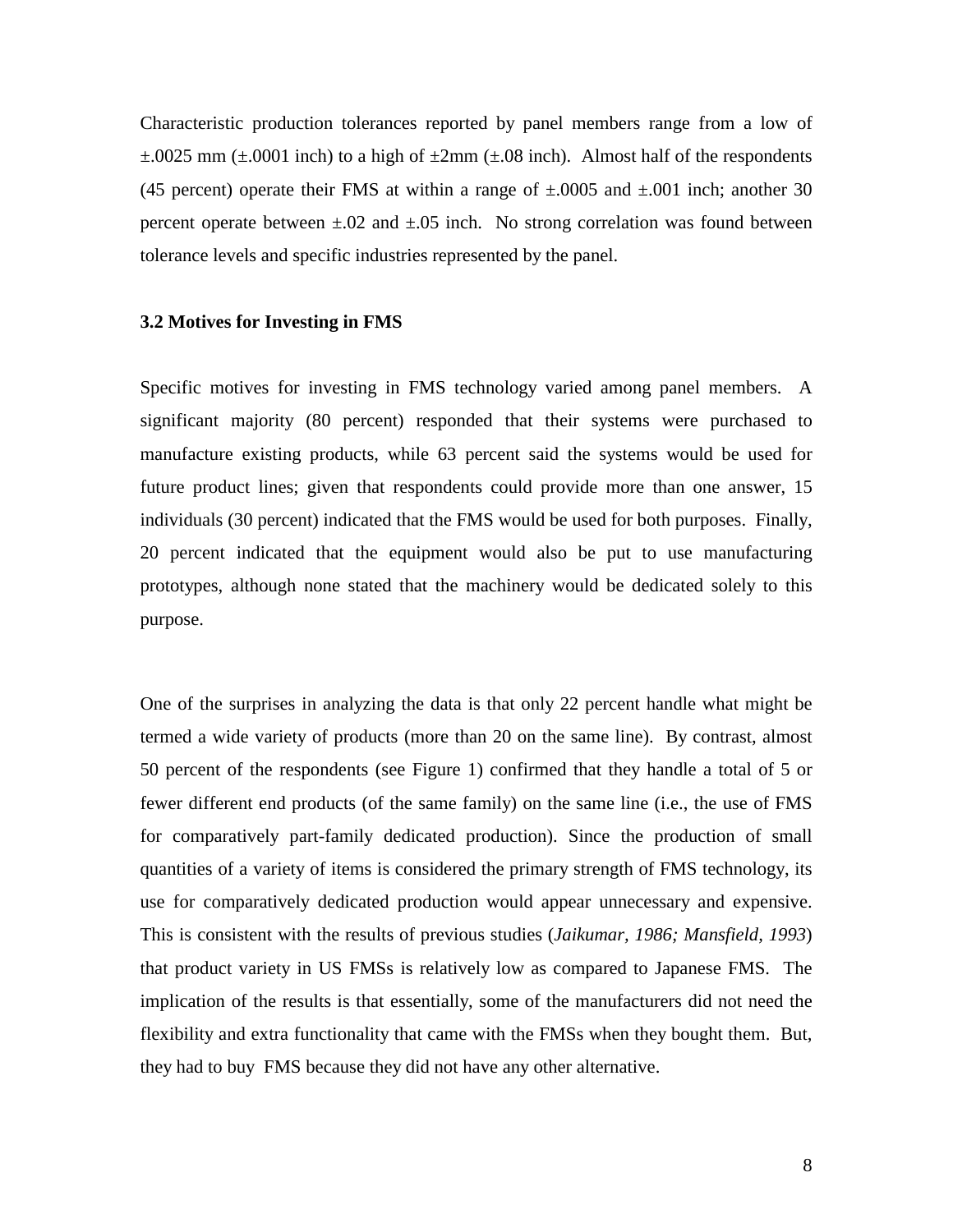

It is the opinion of the authors that for some important applications a system is needed with more features than dedicated transfer lines (to deliver a limited variety of products of the same family) but not the general flexibility of an FMS. RMS technology (see Figure

# **Figure 1. Distribution of FMS by number of products**

2) provides a system that can accommodate the necessary trade-offs between capacity and functionality, and as in many cases occupy a middle ground between dedicated transfer lines and FMSs. The important feature of RMS is that its location in the capacityfunctionality space can change over time.



 **Functionality (Product variety)**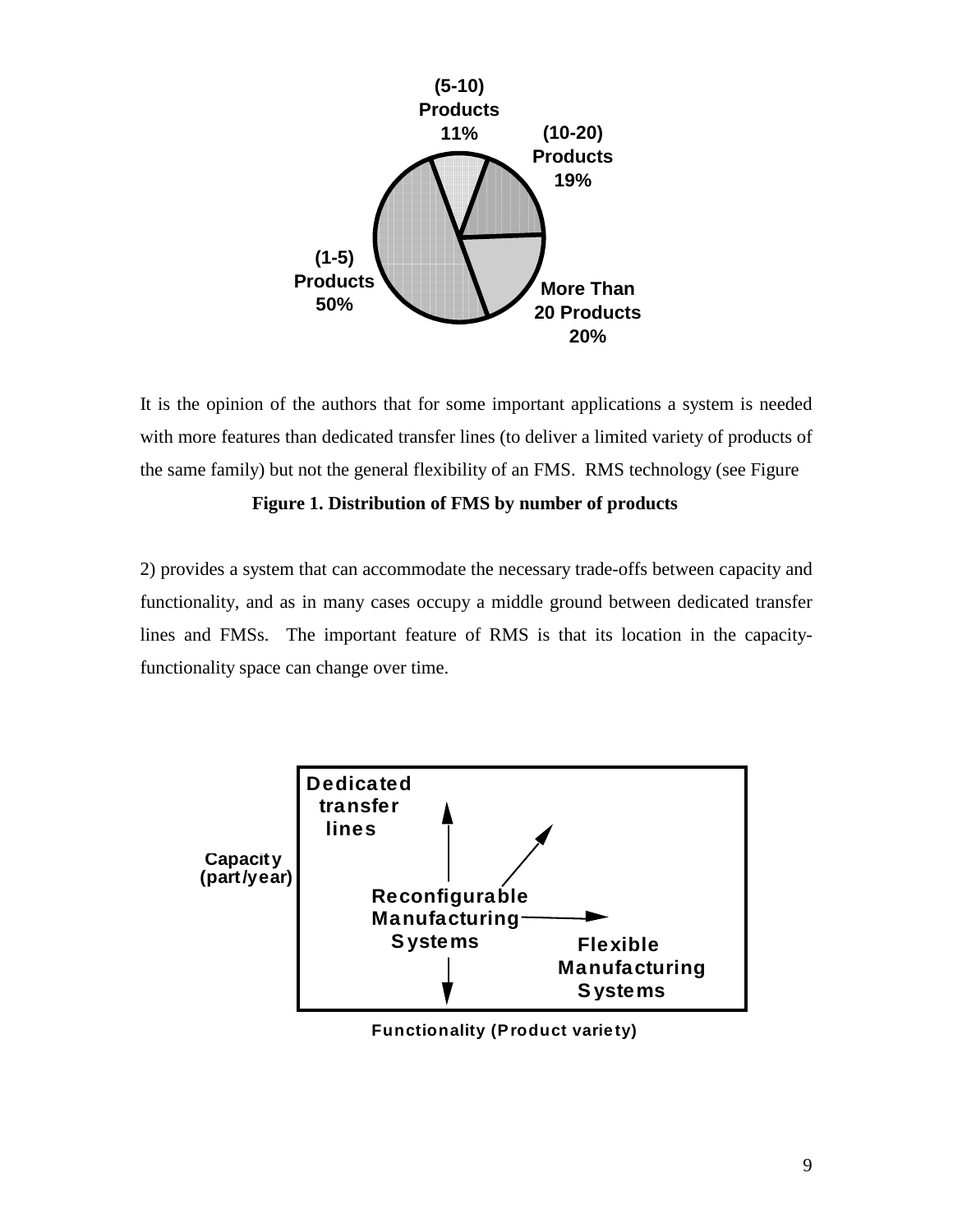**Figure 2. Conceptual mapping several types of manufacturing systems (i.e., dedicated, flexible, and reconfigurable) in the Capacity-Functionality plane.** 



**Figure 3. Distribution of FMS by age of System** 

**FMS Age:** The distribution of the ages of FMS as represented by the population of this study is distinctly bimodal. One peak appears in the range of 2-3 years, with a second around 10 years, and a relatively sharp decline in between (see Figure 3). This phenomenon reflects the fact that current market conditions (i.e., within last 5-6 years) are demanding a variety of products and manufacturers are responding by purchasing FMS. But, is FMS the proper manufacturing system to meet these needs? The answer becomes more clear when the rest of the results are reviewed.

The reason for the peak at 10 years of age in application of FMSs could be the fact that (although FMSs were introduced in the late 70's) it was only in the late 80's that they were widely used by industry. When they were implemented (in the late 1980's), the market really demanded a relatively limited variety in products (within the same product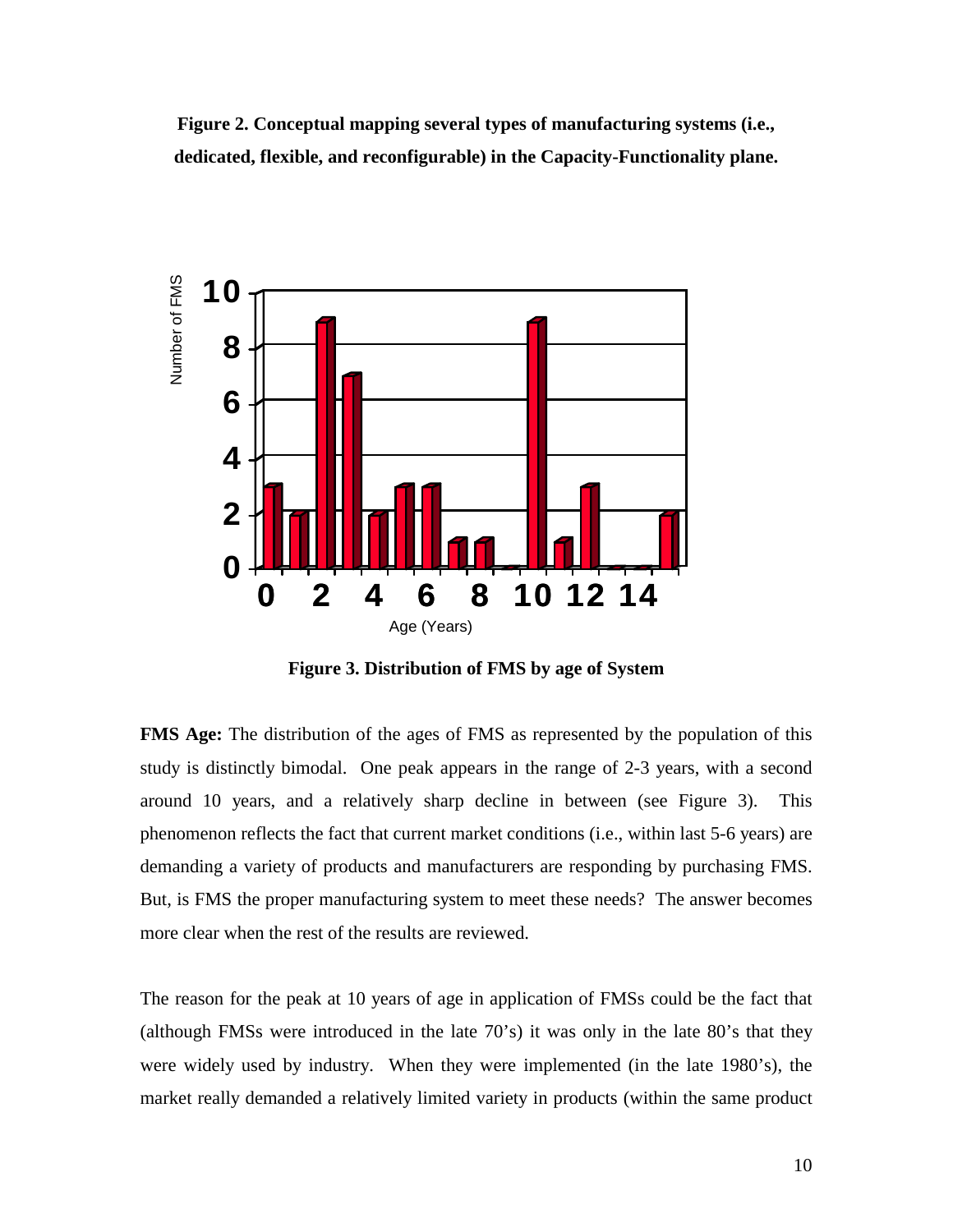family). Probably, such demands could be met with a manufacturing system like a dedicated transfer line (with significantly lower cost) with some limited flexibility. Since such a system did not exist, the industry used FMS which was an expensive option when compared to the cost of a dedicated transfer line. Also, manufacturers were not confident because it was a new technology. Therefore, FMS was not operating at its full potential (i.e., delivery of product variety) while at the same time it was also relatively expensive; this could be among the reasons that made FMS unattractive as can be observed from the results.

**Existing vs. Future Products:** A majority (around 80 percent) of the panelists indicated that they purchased FMS for manufacture of existing products and 63 percent (multiple answers permitted) said that FMS was purchased for possible manufacture of future products. Also, more than 61 percent of the respondent reported that they deliberately purchased more production capacity than needed to permit possible future expansion (see Table 3).

This is a clear indication of the fact that flexible systems are built with all the flexibility, functionality, and capacity available, even, as in some cases, with those that may not be needed at installation time. The logic behind this could be that "to buy it just in case it may one day be needed." However, in these cases capital lies idle on the shop floor and a major portion of the capital investment is wasted. The vital role of RMS technology, as a system that can rapidly respond to a required capacity and functionality, is evident from this result.

# **3.3 User Satisfaction with FMS**

Panel members affiliated with organizations operating FMS were provided the opportunity to rate their satisfaction with the performance of their systems compared to their previous means of production on the basis of 16 criteria (e.g., investment cost reduction, throughput, ramp-up time for a new product, time required for product changeovers, etc.). In all cases, the median rankings indicated either mild satisfaction or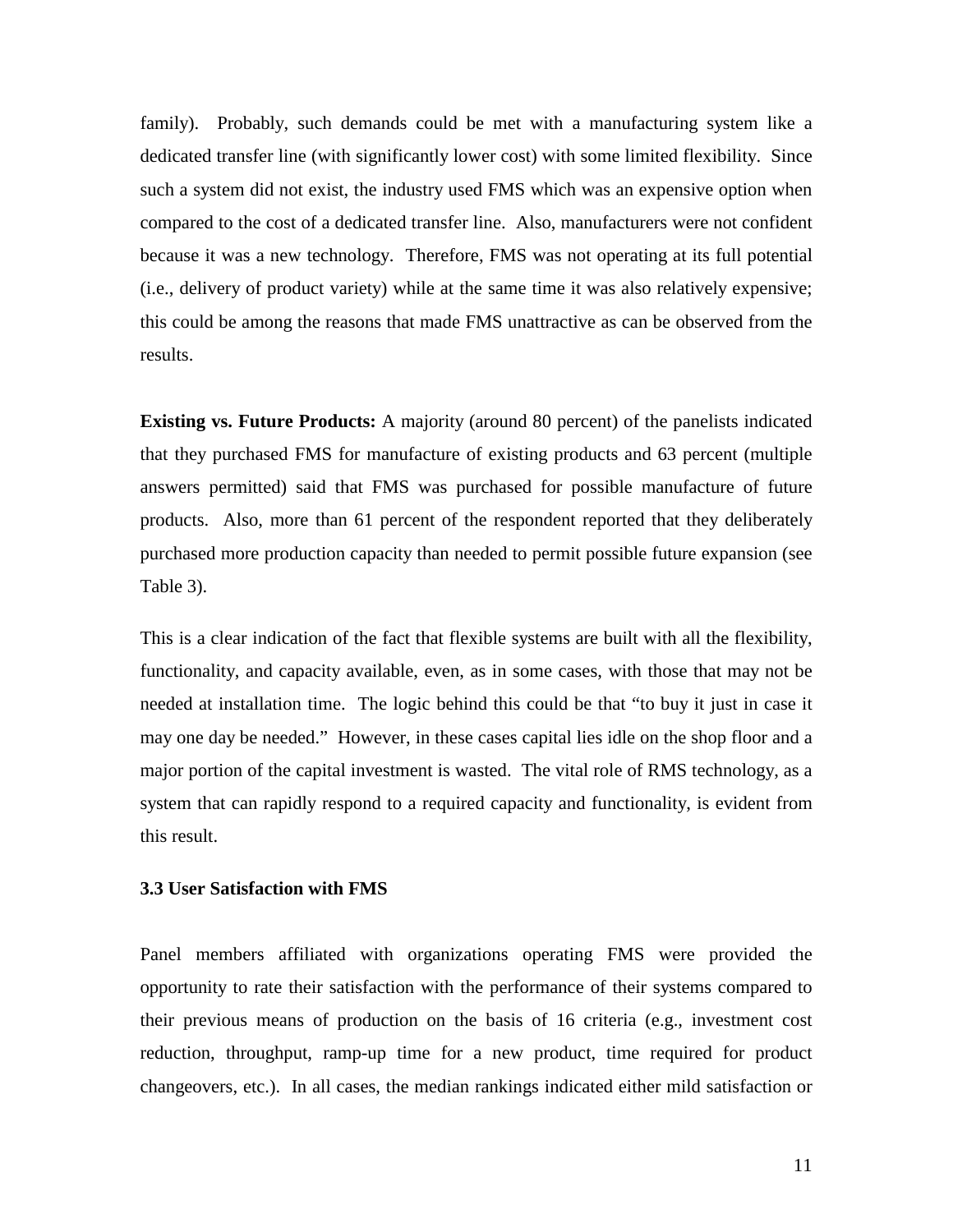complete neutrality; in no instance did an unsatisfactory median ranking appear. Those factors earning a "mild satisfaction" rating included throughput, increased product variety, time required for product changeovers, ramp-up time for new products, product quality, repeatability, lead time for introduction of a new function or technology into the

| <b>RESPONDENTS</b>                                       | Number of<br>"Yes" | <b>Percent of</b><br>$\mathbf{``Yes''}$ |
|----------------------------------------------------------|--------------------|-----------------------------------------|
|                                                          | <b>Responses</b>   | <b>Responses</b>                        |
| Manufacture of existing products                         | 45                 | 80%                                     |
| Manufacture of products that are planned, but not yet in | 35                 | 63%                                     |
| production                                               |                    |                                         |
| Manufacture of prototypes                                |                    | 20%                                     |
| Did you purchase more production capacity than needed    | 33                 | 61%                                     |
| deliberately to permit for future expansion?             |                    |                                         |

\*\* Multiple answers permitted.

**Table 3. Reasons behind purchase of FMS.** 

the system, overall ease of introduction of a new process technology, uptime, and amount of product rework needed. "Neutral" ratings were given to investment cost reduction, system lifetime, reduced maintenance, reduced floor space required, use for prototype development, and adjustments to capacity. When asked whether their FMS continued to be used for the originally intended applications, 87 percent of respondents answered "Yes." Four percent reported that their FMS had been removed from production, while the remaining 9 percent reported that their systems had been shifted to substantially different applications, generally within the first 18 months of operation.

Another set of questions examined whether panel members believed their FMSs were being operated close to their full potential. Surprisingly, less than half (47 percent) agreed that they were. Of the remainder, half reported that their systems are being run at less than 65 percent of full potential; 17 percent estimated the figure at under 50 percent of potential. This result would appear to belie earlier responses of satisfaction with the performance of FMS. The figures become even more pessimistic when applied to FMS in all of industry rather than simply specific companies. Fully two-thirds of respondents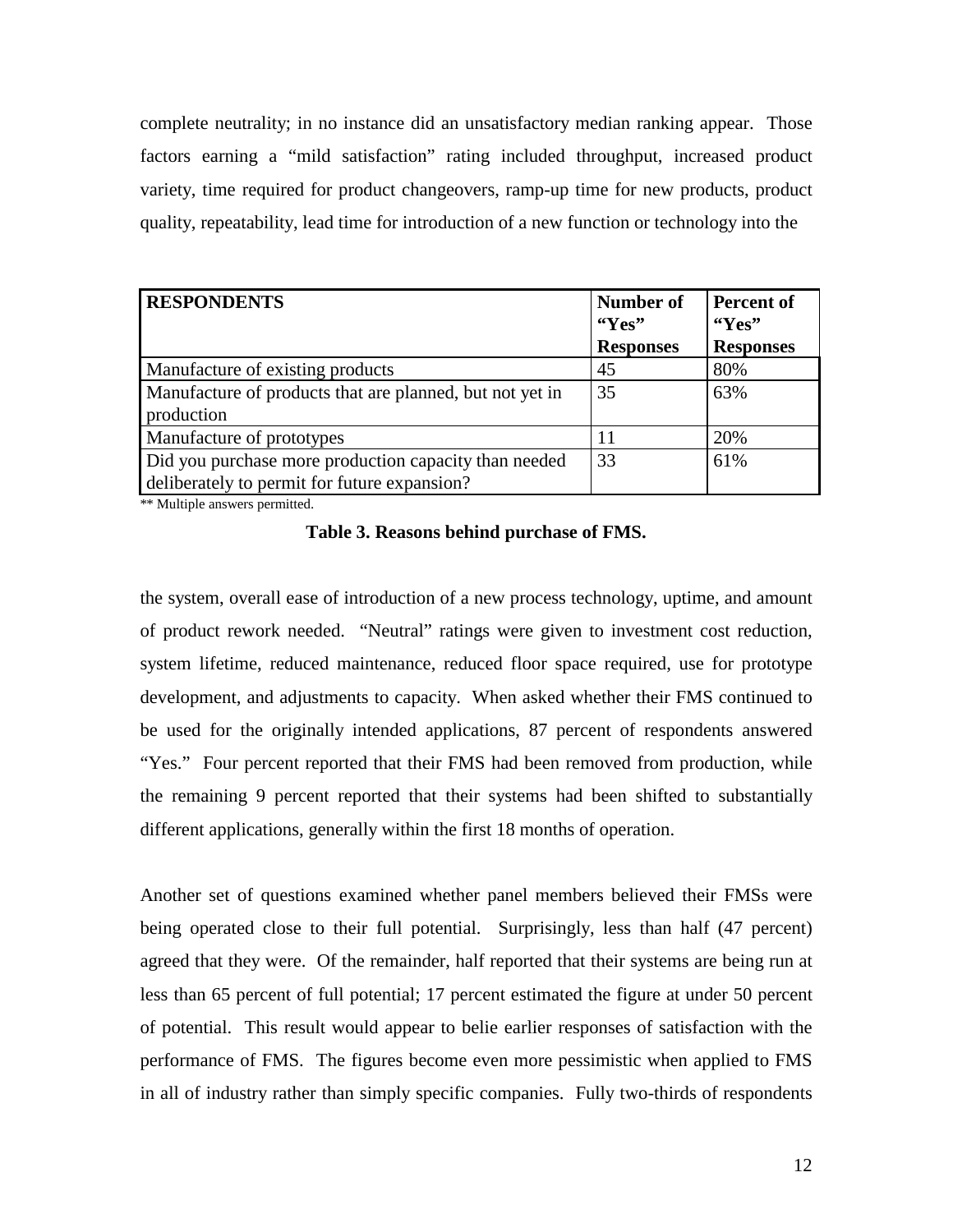stated that they did not believe that FMS is living up to its promise across all manufacturing. This outcome is somewhat puzzling in light of the earlier findings regarding individual user satisfaction, and to the plans to purchase FMS. The results show that despite reports of suboptimal performance, and some degree of discontent with their performance, the results achieved by these systems has warranted their continued operation.

Finally, panelists were asked to identify what they believed were the major shortcomings or limitations to current FMS technology, and the likelihood that each might be resolved by the year 2000. As expected, a long list of highly varied responses was provided to this open-ended question. Among the areas seen as least tractable to quick resolution were initial investment cost, flexible tooling and fixturing, system flexibility, scheduling issues, and – perhaps most important – training. At the other end of the scale, many software and programming issues were seen as likely to be taken care of in the near future, as were many material handling, compatibility, maintenance, and miscellaneous hardware problems. Overall, despite the long list of limitations and the view that the technology still hasn't lived up to its full potential, the panel clearly intends to continue investing in FMS technology.

# **3.4 Expected Versus Actual Performance of FMS**

Panelists were asked to describe their expectations of FMS performance as measured by eleven key criteria. They were then asked about their actual experiences immediately after installation of the equipment, and two years later, presumably after most of the major problems inherent in any new system were worked out.

Somewhat surprisingly, most of the expectations reported were comparatively modest, given all the fanfare frequently accompanying FMS. However, as a result of these realistic expectations, the new systems tended to meet, or in some cases even exceed, most of the performance targets within two years.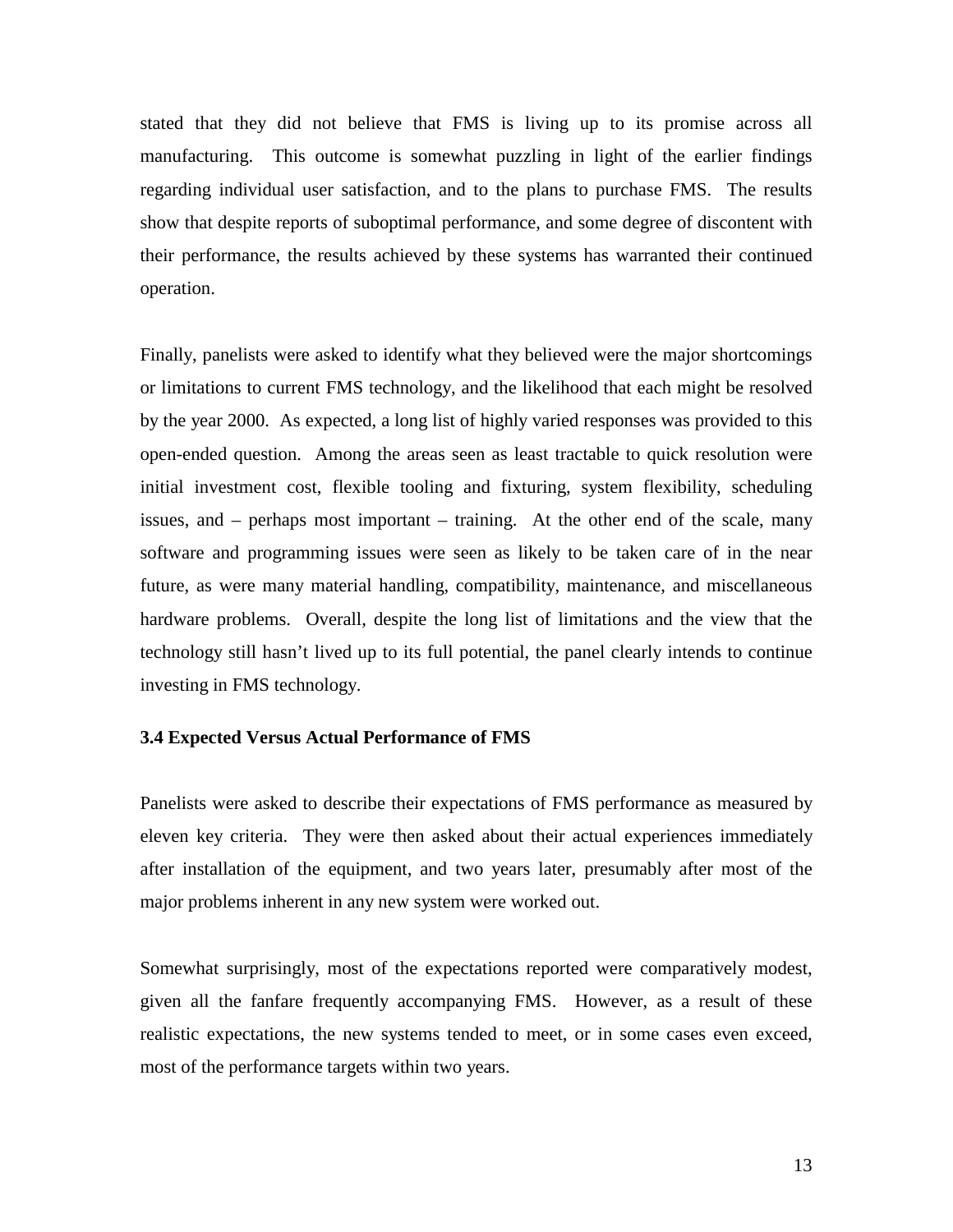Among the criteria examined were ramp-up time after installation of the FMS and rampup time for the addition of a new product into the production mix. In both cases, the performance failed to meet expectations for many panelists. The median new system ramp-up time came in at 9 months, or 50 percent above the median target of 6 months. For new product ramp-up, median actual time after two years remained 100 percent higher, at 2 months versus 1 month planned.

However, the median amount of time required to prepare the system for the inclusion of a new product remained steady right at the projected level of 3 months. The reported median changeover time between lot runs actually came out better than anticipated after two years, at 30 seconds compared to the goal of one minute. And the median number of products per FMS came to 22, well above the mark of 14.

Median overall uptime understandably suffered at the time of FMS introduction while the system was debugged; however, by the end of two years, it had risen to meet the goal of 85 percent. However, when compared to previous production technologies, FMS users reported no significant changes in either scheduled maintenance downtime or unplanned downtime, in both cases meeting expectations.

Staffing levels were also examined. Operator levels hit the median target of 4 per system. However, while there was no change in median required levels of support and maintenance labor or production labor compared to pre-FMS levels, there was a median goal of a 25 percent reduction in production labor that went unfulfilled.

# **3.5 Forecasts and Plans for the Future**

Over 60 percent of the panelists reported that at the time of the initial FMS purchase, more production capacity was installed than was needed at the time. This was apparently done in order to accommodate expansion in production requirements. Of these, almost 90 percent reported that this excess capacity had been substantially or completely utilized. There was no correlation found between these 90 percent and overall annual production.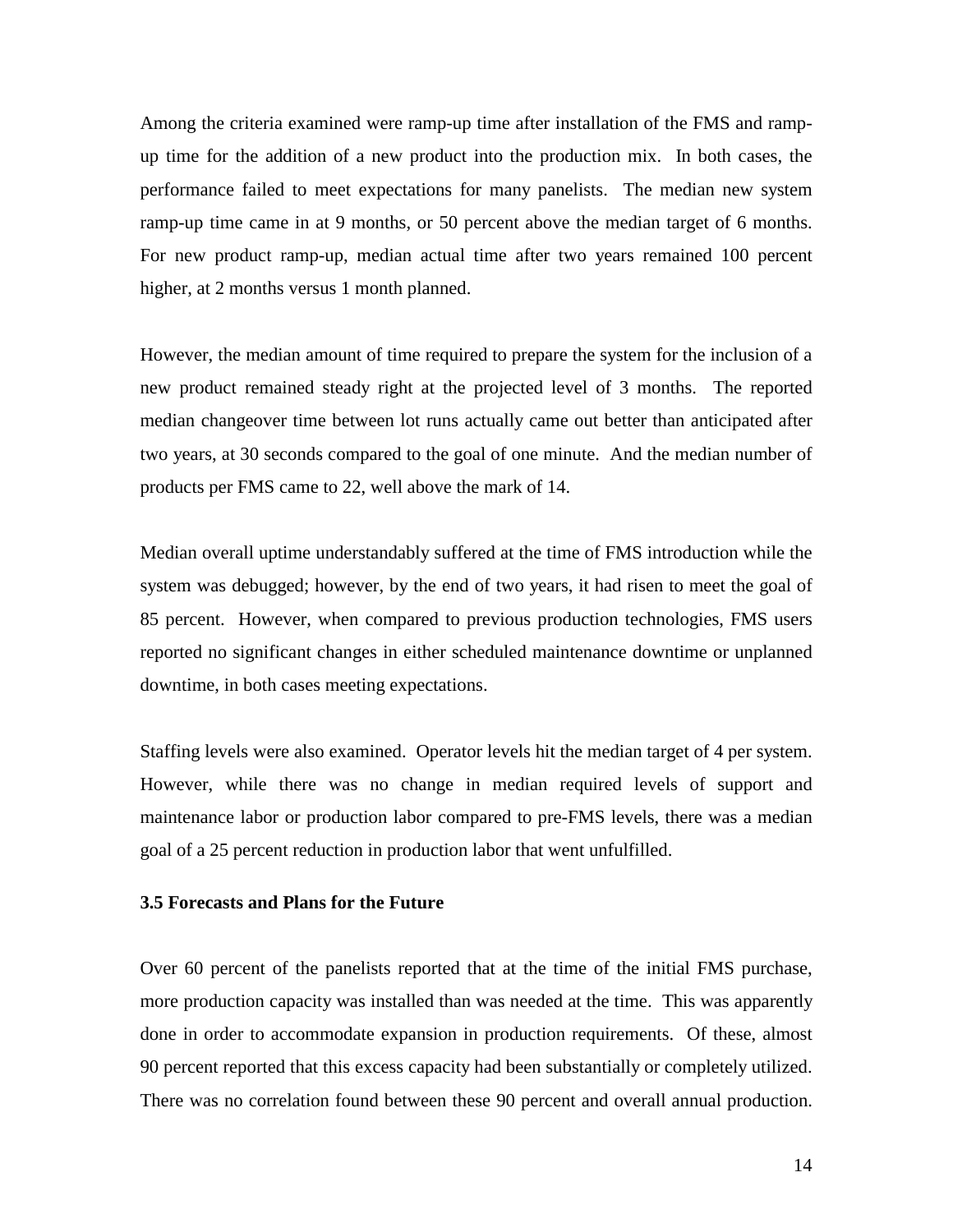Similarly, 55 percent of panel members reported that more FMS features were purchased than were required at the time of installation. Of those, most still had unused capabilities. However, almost half of the reported idle features were excess tool magazine capacity.

Almost half (%48) of the respondents predicted their company's purchase of additional FMS capacity as a means to supplement existing non-FMS production, while 25 percent expected additional investment in FMS in order to supplement existing FMS production. These results clearly show that the majority of manufacturers (around %73) are looking for a system that could accommodate incremental increase in capacity of their existing production system (FMS/non-FMS) while they do not need the extra functionality delivered by FMS. This is a clear indication of the critical role that RMSs can play (both as a supplement to the existing systems to compensate for the required capacity/functionality or by its own) in modern manufacturing.

# **4. The Future of Flexible Machining: RMS (Review of Results)**

The panelists were presented with a set of questions regarding the specific aspects of RMSs and their potential impacts on future manufacturing. Also, the panelists were asked to give their views on certain key enabling technologies in order to identify which area of research need more attention.

The overall results indicate that panelist agree that RMS inherently has the potential to address some of the shortcoming of FMS. However, the panelists emphasized that certain key technologies such as modular machines and open architecture control systems must be developed for RMS to be realized. Specific data and analyses of the results of each question can be found in the following subsections. This is very consistent with the recent National Research Council Report (NRC, 1998) that identified RMS as both number one priority technology for manufacturing in the year 2020, as well as one of six grand challenges where research efforts need to be focused.

#### **4.1 Perspectives in Flexible and Reconfigurable Manufacturing Systems**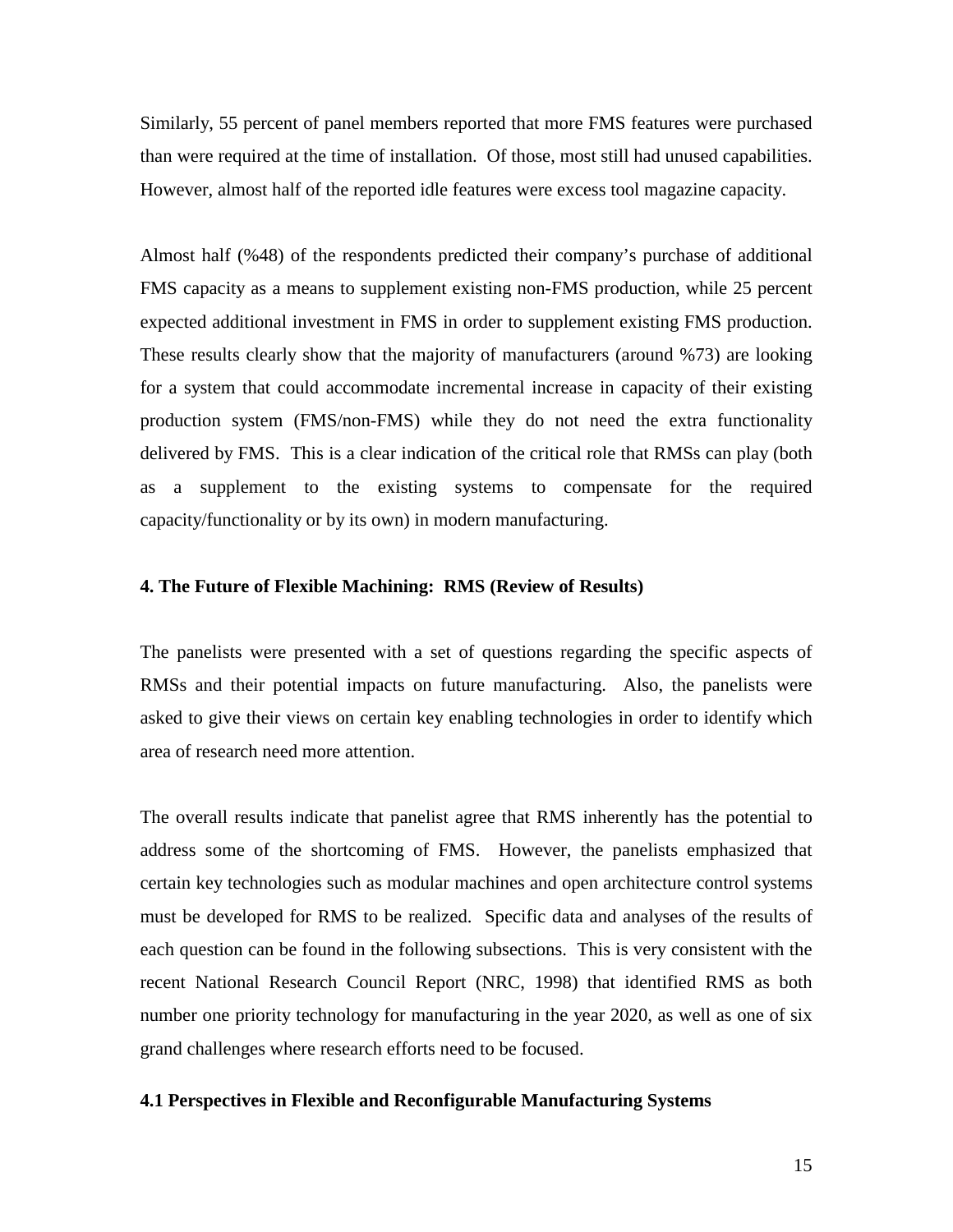Panel members were asked to provide their views in various categories on the promise of RMS as a next step in the evolution of production technology. The RMS was given median ratings of "strong promise" for easier changes in production capacity, increasing product variety, reduced time for product changeovers, reduced ramp-up time for new products, and system lifetime costs (see table 4). Median ratings of "moderate promise" were also assigned to investment cost reduction, throughput, reduced maintenance, increased product quality, increased uptime, and easier prototype development. Only "slight promise" was seen for reduced floor space requirements. Another open-ended question, this one regarding their expectations of key advantages to be held by RMSs, was also put to the panel. As expected, the diversity of responses was large. Nevertheless, several major recurring themes were uncovered from the data. These included lower costs (both system and tooling), ease of changing equipment configuration,

|                                                  | <b>Mean</b><br><b>Value</b> | <b>Median</b><br>response   | <b>Interquartile</b><br>Range |
|--------------------------------------------------|-----------------------------|-----------------------------|-------------------------------|
| <b>Cost Factors:</b>                             |                             |                             |                               |
| Investment cost reduction                        | 3.1                         | 3                           | 2/4                           |
| Lifetime of the system                           | 3.6                         | 4                           | $\frac{3}{4}$                 |
| Throughput                                       | 3.2                         | 3                           | $\frac{3}{4}$                 |
| Reduced maintenance                              | 2.8                         | 3                           | 2/3                           |
| Reduction in floor space                         | 2.8                         | $\mathcal{D}_{\mathcal{L}}$ | 2/3                           |
| Increased ease in changes in production capacity | 3.8                         | 4                           | $\frac{3}{4}$                 |
| <b>Other factors:</b>                            |                             |                             |                               |
| Increased product quality                        | 3.0                         | 3                           | 2/4                           |
| Increased product variety                        | 3.9                         |                             | 3/4                           |
| Reduced time required for product changeover     | 3.8                         |                             | 3/5                           |
| Reduced ramp-up time for a new product           | 3.7                         |                             | $\frac{3}{4}$                 |
| Increased uptime                                 | 3.0                         | 3                           | 2/4                           |
| Enhanced ease of prototype development           | 3.0                         | 3                           | 2/3                           |

\*Note: Interquartile range (IRQ) is indicator of the degree of diversity of opinion (i.e., the inverse of consensus) among panelists. Thus, under the condition of extensive or complete unanimity, the IQR values will be identical.

# **Table 4. Promise of RMSs to improve performance.**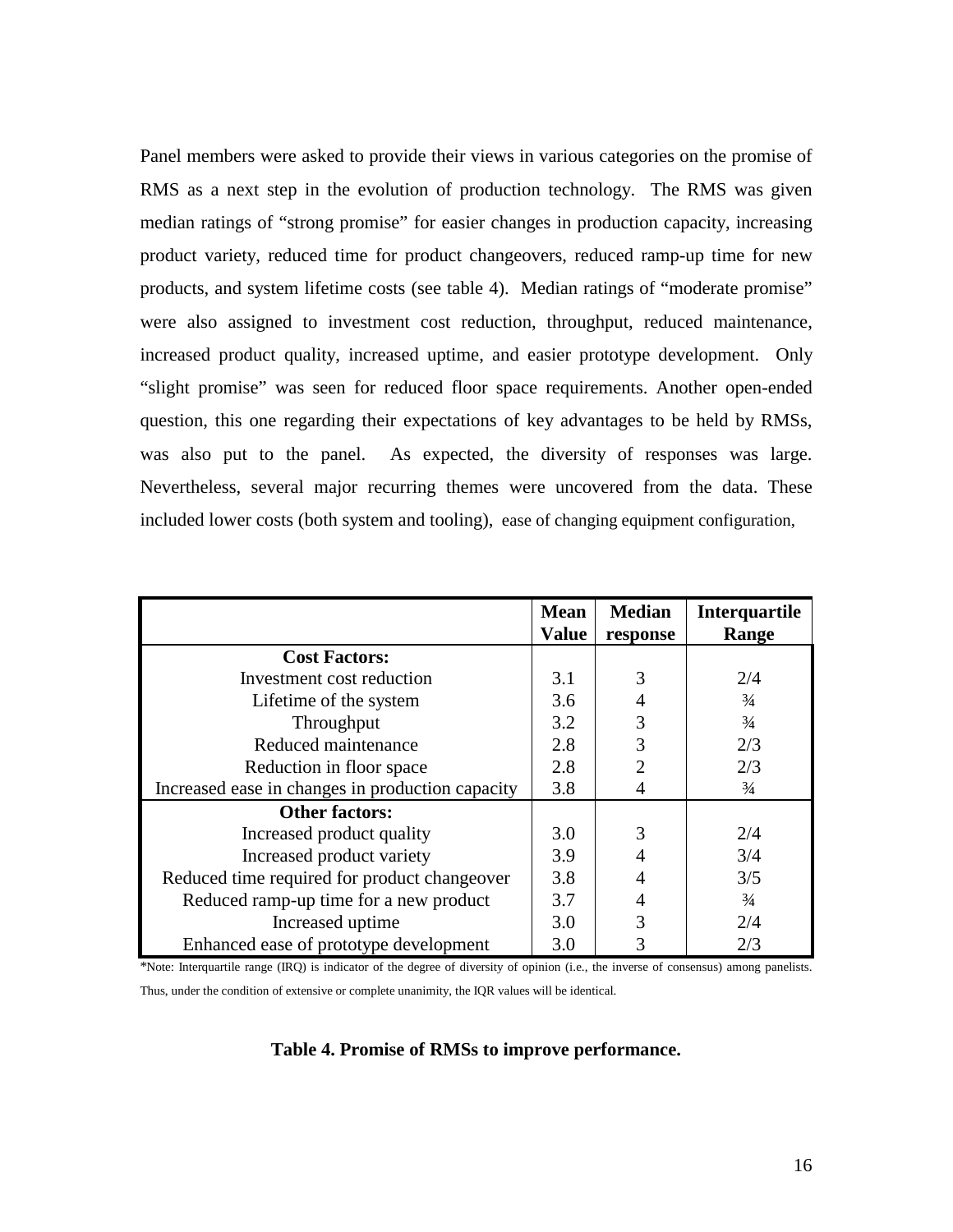faster product changeover and new product ramp-up, ease of introduction of a new function or process technology, and greater product variety.

 It is clear that the panel sees RMS as a desirable next step in the evolution of production technology. They list a host of potential benefits associated with its development, and rate these benefits as significant.

## **4.2 Potential Enabling Technologies**

Various technologies, processes, and other factors may be employed as part of the operation of Reconfigurable Machining Systems. Some are more generally useful than others, and scarce development resources should be directed toward those with wider potential applications. In order to help determine which areas should receive more immediate attention, panel members were asked to give their views on the importance of a number of technologies, process, and other factors.

Five items listed received median ratings of "extremely important". These include highspeed machining (process), modular machine tools (technology), open architecture systems (methods), training of operators, and education of engineers (education). Fifteen factors were deemed "moderately important"; these included mostly mechanical component (such as material handling technologies, linear drives, etc.), software/hardware enhancements (e.g., machine self-diagnosis, PC-based controllers, adaptive control and predictive maintenance), and machining processes (specifically, dry and parallel machining). The panel was asked to answer in depth questions regarding two specific aspects of RMS, modular machine tools and open-architecture control systems (OACs). With regard to the former, the panel uniformly rated all the performance criteria provided as "moderately important" for the success of modular machine tools. These criteria included system design time, machine installation, ease of adding new features, ease of upgrading technology, part quality and accuracy, the ability to customize system features, multifunctionality, and, finally, cost. With regard to OACs, the panel sees only limited application today, but fairly widespread by 2005.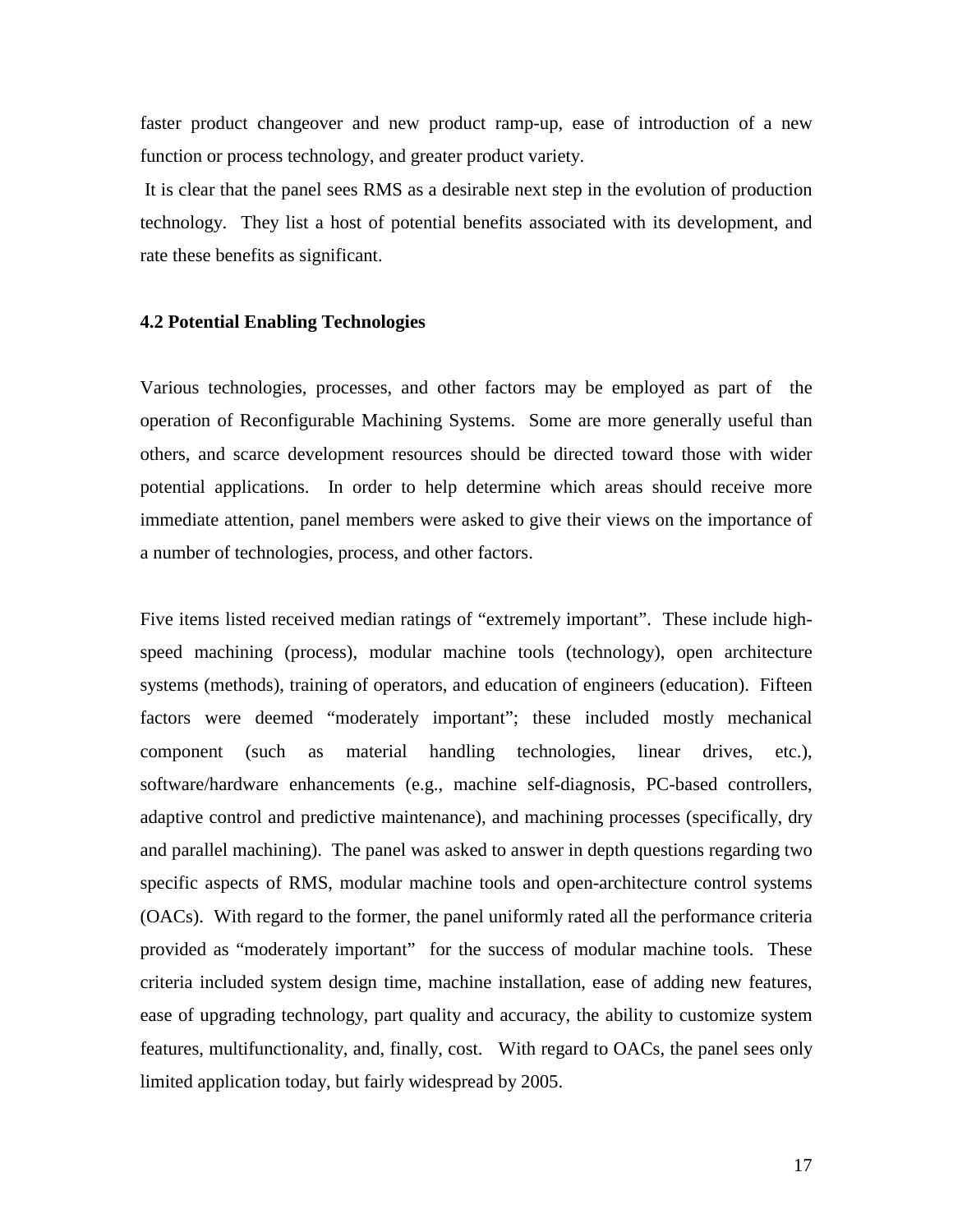The effect of the presence of OACs on future modular machine tool sales was also probed. At first glance, the result was mildly surprising: The panel forecast that significant improvements in OAC technology would lead to only somewhat accelerated sales of modular machine tools. However, when it is remembered that modular machine tool technology was earlier rated as "extremely important," it seems reasonable to conclude that sales of these tools will be strong regardless of the presence of betterdeveloped open-architecture controllers. That is not to say that powerful OACs will not be desirable, or that their presence won't add to the effectiveness, and hence appeal, of modular machine tools. However, the marginal effect of OACs on modular tool sales, given expectations of already high sale rates, can be expected to be muted.

Finally, a question directed at material handling systems was brought before the panel. This question asked about the mechanical suitability and cost-effectiveness of three technologies – non-wire automated guided vehicles, gantry robots, and conventional conveyors – for RMS applications. In each case, the panel gave a median response of only "adequate." From the comments to the question, it appears that AGVs, and possibly robots, are seen as too complex for the task, and that each could represent a bottleneck in the production process. Although no details regarding conveyors were provided, several panelists suggested their own alternative, development of a material handling component that would be integral to the RMS itself, rather than an external add-on feature.

## **4.3 Software issues**

To this panel, software issues probably represented the single area of greatest concern for the successful development of Reconfigurable Machining System technology. In order to identify priorities regarding RMS-related software development, panelists were asked to rank-order the importance of various potential software tools. These tools included software to configure: process and tooling; machine selection, layout, and process planning; machines from available modules; machine tool controllers from available control modules; and system-level factory communication software. Unfortunately, when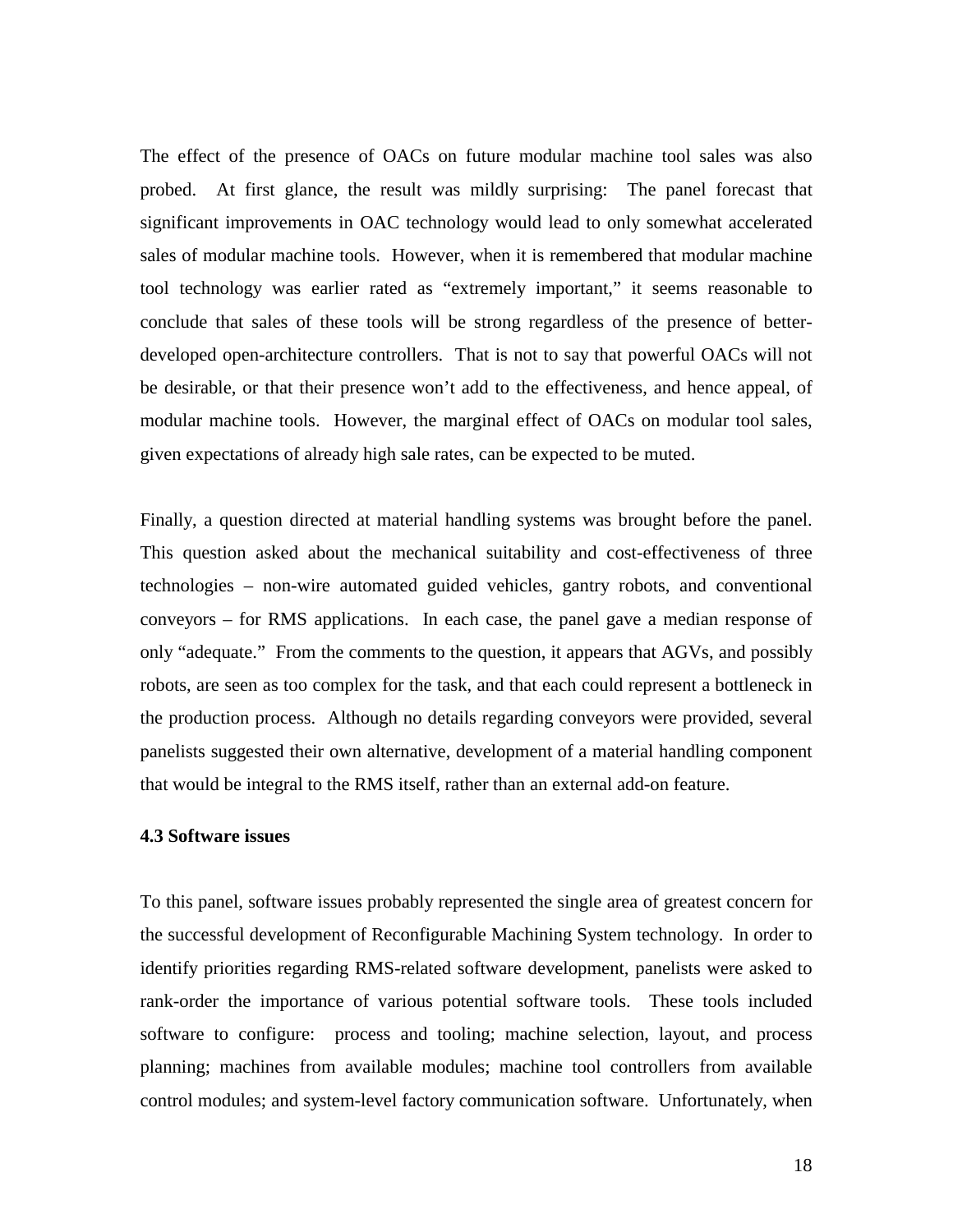asked to rank-order the usefulness of these five software tools for use in RMS, the results were scattered, and no consensus could be discerned.

Respondents were also given an open-ended question regarding key software issues that need to be resolved by 2005 in order to enable the goals of RMS to be met. As with other open-ended questions, the panel supplied a surfeit of responses. However, when these responses were categorized, a handful stood out as having fairly widespread concern. The single most-often mentioned topic was automated self-diagnosis and self-correction, mentioned by 11 of the 54 individuals responding to this question. The next largest grouping of responses was modularity of software elements. User friendliness and standardization of software elements also found frequent mention. This last response was buttressed by two other related ones, system compatibility between different suppliers and communications among equipment. The remainder of the issues identified by panel members were scattered among a score of other topics.

# **5. Summary of Results**

This report documents the results of a survey conducted by the Engineering Research Center for Reconfigurable Machining Systems (ERC/RMS) during 1997 (*Heytler and Ulsoy, 1998*). A panel of experts in manufacturing systems were asked to assess:

- ♦ The current state of flexible manufacturing systems (FMS);
- ♦ The potential role for, and the key enabling technologies needed to realize, reconfigurable manufacturing systems (RMS).

The survey instrument was designed with the assistance of the ERC/RMS Design  $\&$ Integration Team, and sent to the experts in industry. The responses received led to the following main results:

(i) The main results regarding FMS included:

♦ Fully two thirds of respondents stated that FMS is not living up to its full potential.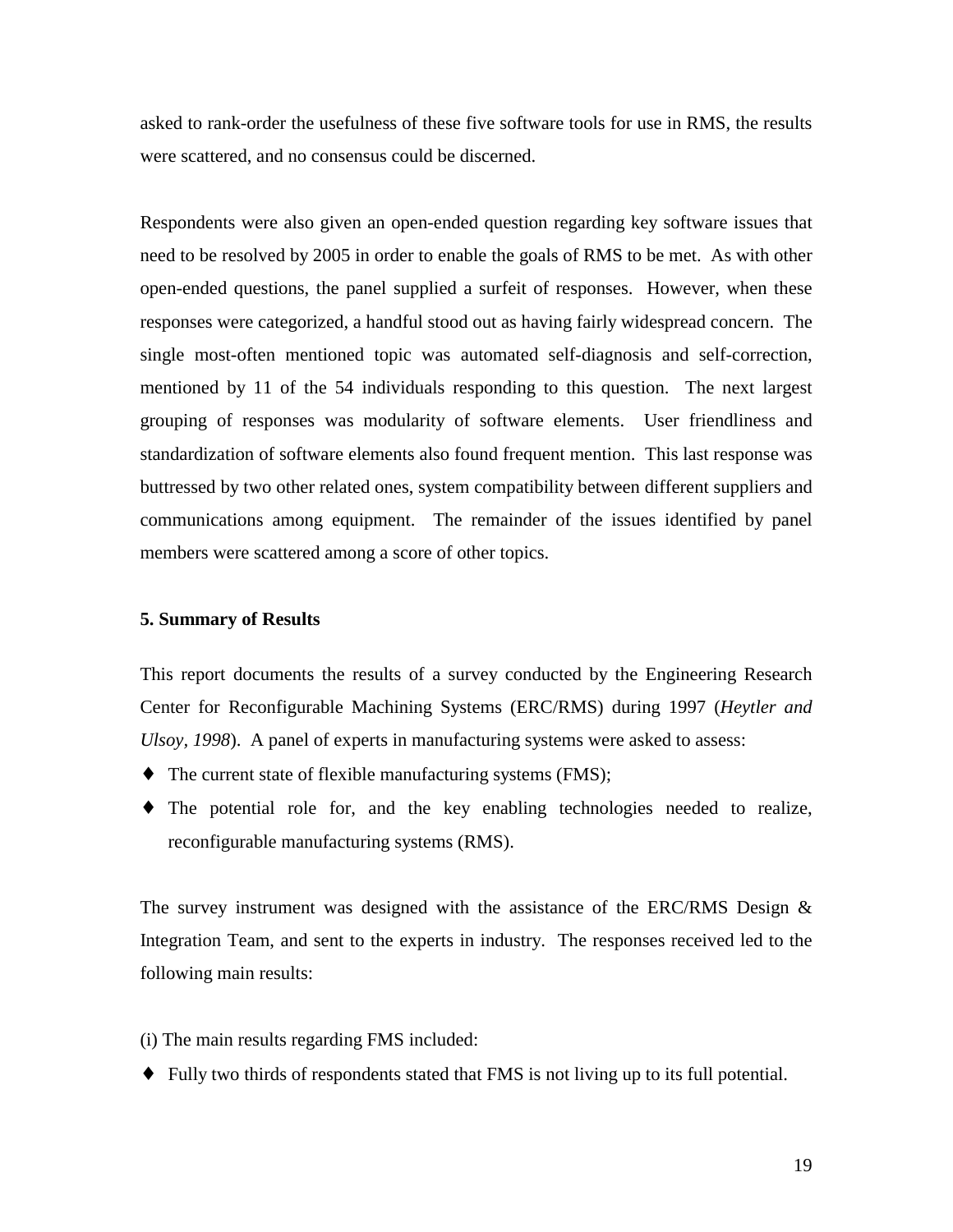- ♦ Well over half reported purchasing FMS with excess capacity (which was eventually used) and excess features (which in many cases were not eventually used).
- ♦ Respondents identified a variety of problems associated with FMS, including training, reconfigurability, reliability & maintenance, software & communications, and cost.
- ♦ Despite these issues, approximately 75% of respondents said they will purchase additional, or expand existing, FMS.

(ii) The main results regarding RMS included:

- ♦ Respondents clearly agree that RMS is a desirable next step in the evolution of production systems.
- ♦ Key technologies needed for RMS were identified, and include training & education, high speed machining, modular machines, and open-architecture controls.

# **6. Interpretation of Results**

This survey was conducted to assess the experience with the use of FMSs in industry and to examine different aspects of RMSs as a possible solution to some of the shortcomings of FMSs. From the survey results, it appears that FMSs have excess capacity and features which in many cases were not eventually used. Furthermore, their complexity, high initial costs, lack of reliability of the software, the needs for highly skilled personnel and support costs, and lack of capability and willingness of machine tool builders to carry out necessary system engineering involved are among the reasons that make FMSs not very attractive to industry. The basic components of FMSs (e.g., computer numerically controlled (CNC) machines, robots, and other programmable automation) have a fixed hardware and fixed software. Thus, integration of new machines/components and software becomes very difficult, if not impossible. Therefore, upgrading and adding incremental capacity is an issue with FMSs. From the responses, it seems industry is looking for a system that is less complex in nature and more adaptable to changing needs in terms of capacity and gradual changes in functionality. RMSs can be a solution to part of this problem by noting that its components have modular structure and the control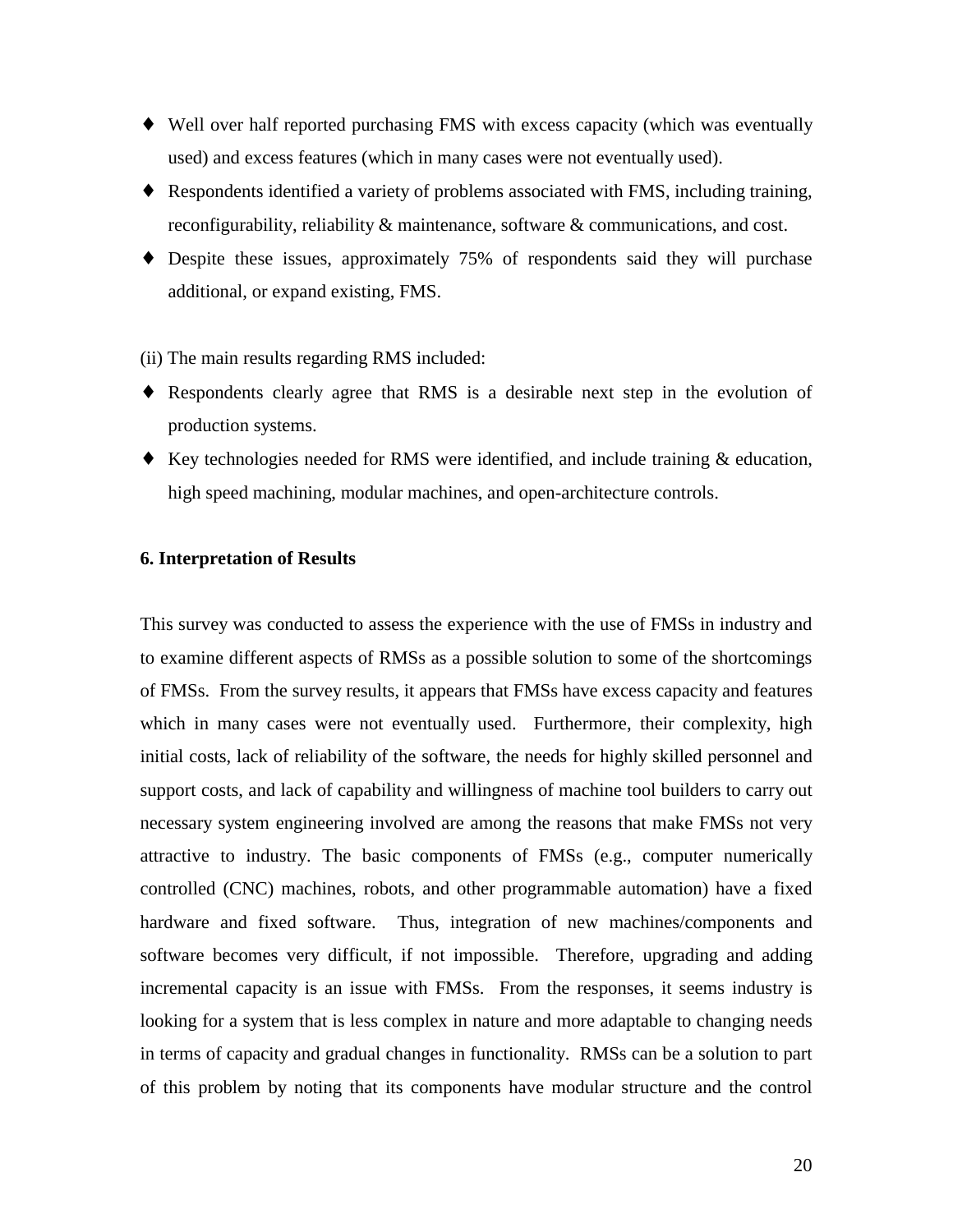software that is running the entire system has an open-architecture structure which allows further upgrading/integration possible.

RMSs need not be more expensive than flexible manufacturing systems or even dedicated transfer lines. Unlike other systems an RMS is designed to be installed with the exact production capacity and functionality needed, and to be upgraded (in terms of both capacity and functionality) in the future, when needed. Expanded functionality enables the production of more complex part types and the production of a variety of part types on the same system; it will be associated with adding process capabilities, auxiliary devices, more axis motions, larger tool magazines, and expensive controllers (Koren *et al*, 1999).

# **7. Lessons Learned**

The survey results reinforce, from extensive U.S. industry experience, some key findings that have been reported in other studies (NRC 1998, Rogers and Bottaci, 1997; Ashley, 1997; Koren *et al* 1999; G.H. Lee, 1997). These are that FMS systems, due to high cost and fixed structure, cannot cost-effectively meet the needs of manufacturers to respond quickly to changing market demand. Reconfigurable manufacturing systems, designed at the outset to be upgraded in terms of functionality and capacity, may be needed in many situations. Thus, RMS is recognized as a high priority technology, but also significant research is needed before widespread use in industry. Industrial implementation of RMS is building on technologies such as modular machines (e.g., see Lamb Technicon, [http://www.lambtech.com/lms\\_rd/title\\_page.htm\)](http://www.lambtech.com/lms_rd/title_page.htm) and open-architecture controllers. We are aware of several companies (e.g., Cummins, Uniboring, Somex) where at least partial implementation of RMS is underway.

## **8. Conclusions**

The conclusions that can be drawn from these main results, and the many other survey results detailed in the body of the report, include: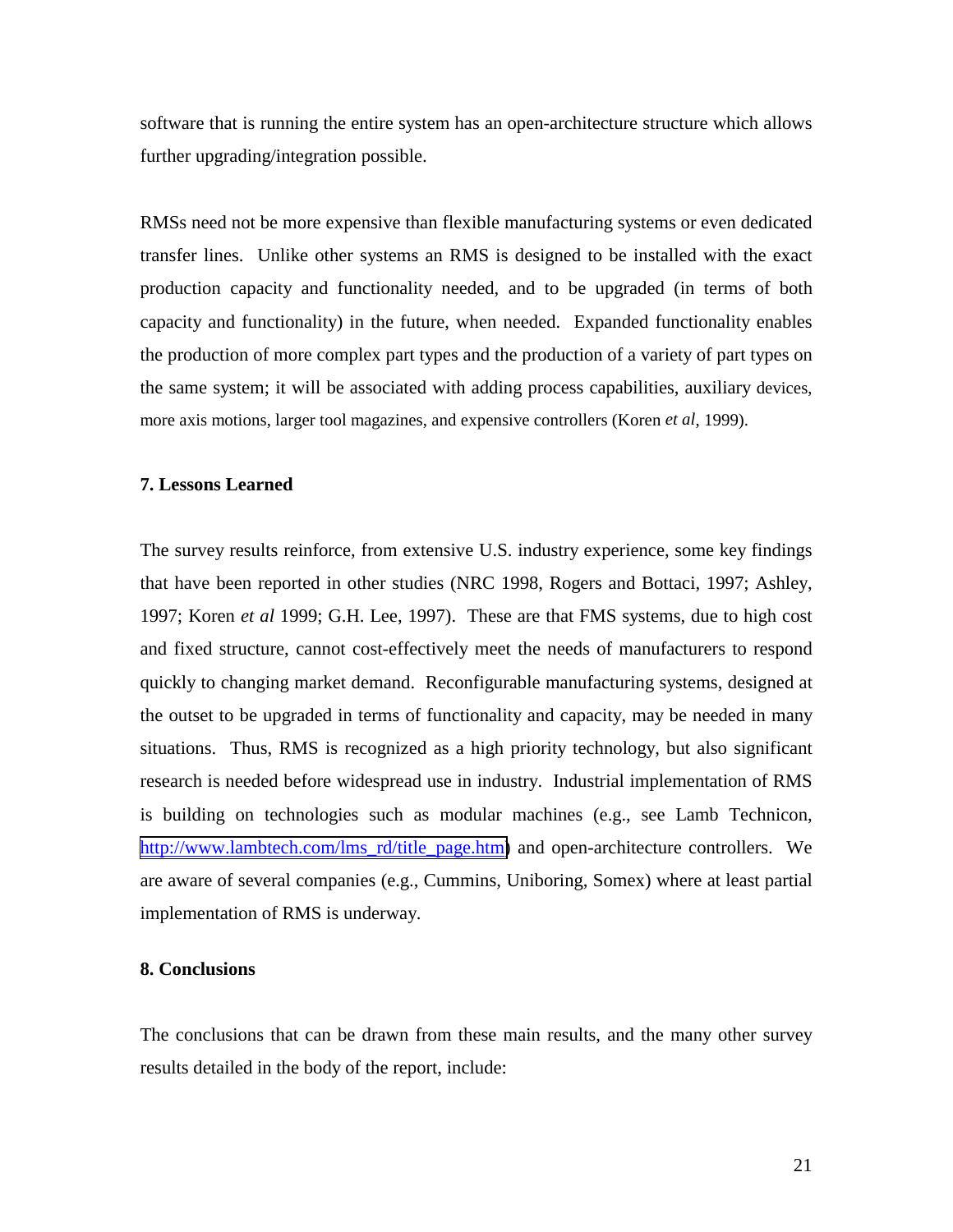♦ FMS addresses an important need, and continues to be part of future production system purchasing plans. However, the majority of users are not satisfied with FMS because of a variety of problems, including its lack of reconfigurability (i.e., its fixed capacity and fixed functionality).

♦ RMS is viewed as a promising technology and with its features, it has inherent capabilities for capacity adjustment, product variety and shorter changeover time.

♦ RMS, because of its modular structure and ease of integration, can complement other production systems and has the potential to address some of their shortcomings.

♦ RMS will require additional research and development in certain key technologies (e.g., training & education, modular machines, and open-architecture controls).

#### **Acknowledgments**

The authors would like to acknowledge the financial support of the NSF under grant EEC 9529125 and industrial partners of the Engineering Research Center for Reconfigurable Machining Systems (ERC/RMS). The authors are pleased to acknowledge the assistance of the members of the ERC/RMS Design and Integration Team in the design of the survey instrument.

# **Selected References**

1. Ashley, S., 1997, "Manufacturing Firms Face the Future," *Mechanical Engineering*, pp. 70-74.

2. Ashley, S., 1997, "Rapid-response Design", *Mechanical Engineering*, pp. 72-74.

3. Attaran, M., 1995, "Role in CIM Success," *Industrial Engineering* , Vol.27, No.12, pp. 28-32.

4. Ayres, R.U., Haywood, W., and I Tchijov, 1992, "The Diffusion of FMS," CIM, Vol. II, Chapman and Hall, pp. 197-248.

5. Bjorkman, T., 1996, "The Rationalization Movement in Perspective and Some Ergonomic Implications," *Applied Ergonomic*, Vol.27, No.2, pp.111-117.

6. Bollinger,J., and R. Rusnak, 1998, "A Vision for Manufacturing in 2020," *NSF Design and Manufacturing Grantees Conference*, Monterey, Mexico, January 1998.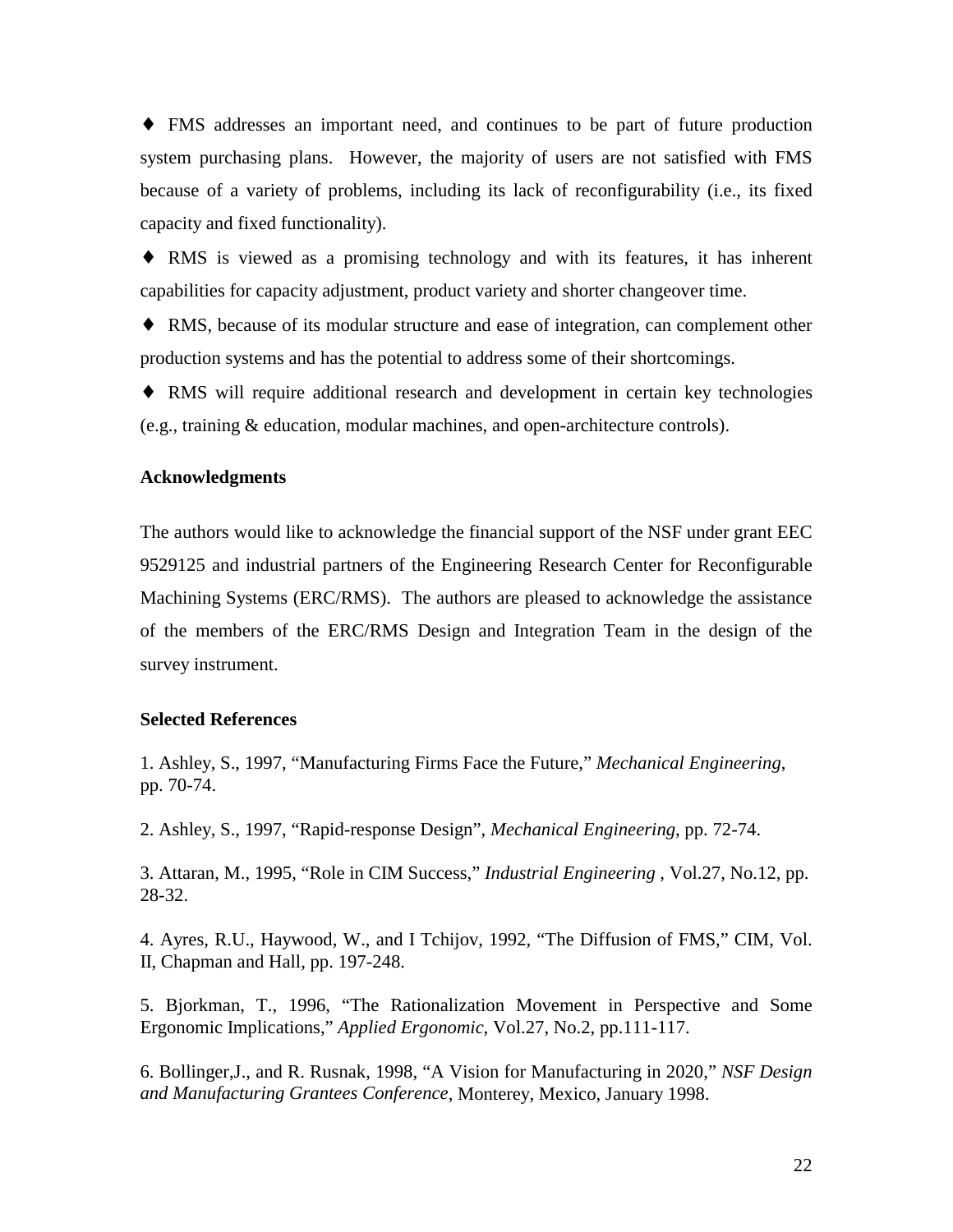7. Brown, J., Harhen, J., and J. Shivnan, 1988, *Production Management Systems: A CIM Perspective*, Workingham, Addison-wesley.

8. Buzacott, J. A., 1995, "A Perspective on New Paradigm in Manufacturing, "*Journal of Manufacturing Systems*, Vol. 4, No. 2, pp. 118-125.

9. Finegold,D., Brendley, K., Lempert, R., Henry, D., Cannon, P., Boulinghouse, B., and M.Nelso, 1994, "The Decline of the US Machine-Tool Industry and Prospects for Its Sustainable Recovery," Rand Institute, Sanat Monica, CA.

10. "FMS: Too Much, Too soon," Manufacturing Engineering, March 1987, pp. 34-38.

11. "FMS," Manufacturing Engineering, July 1993, pp. 104-109.

12. Goldman, S.L., Nagel, R.N., and K. Preiss, 1995, *Agile Competitors and Virtual Organizations: Strategies for Enriching the Customer*, Van Nostrand Reinhold, New York.

13. Graham, G.A., Automation Encyclopedia, SME, 1988.

14. Heytler, P., and A.G. Ulsoy, 1998, *A Survey of Flexible and Reconfigurable Manufacturing Systems (RMSs),* Internal Report, Engineering Research Center for Reconfigurable Machining Systems (ERC/RMS), The University of Michigan, Ann Arbor.

15. Ito, Y., 1988, "The Production Environment of an SME in the Year 2000," pp. 207- 234 in Flexible Manufacturing for Small and Medium Enterprises, eg. K. McGuigan, IFS/Springer, 1988.

16. Jaikumar, R., 1986, "Post Industrial manufacturing," Harvard Business Review.

17. Koren, Y. and A.G. Ulsoy, 1997, *Reconfigurable Manufacturing Systems,* Engineering Research Center for Reconfigurable Machining Systems (ERC/RMS) Report # 1, The University of Michigan, Ann Arbor.

18. Koren, Y., Heisel, U., Jovane, F., Moriwoki, T., Pritschow, G., Ulosy, A.G. and H.Van Bruseel, 1999, "Reconfigurable Manufacturing Systems, "*Annals of the CIRP*, Vol. 2, pp. 1-13.

19. Kusiak, A. and D. W. He , 1997, "Design for Agile Assembly: An Operational Perspective, " *Int. J. Prod. Res*. , Vol.35, No.1, pp.157-178.